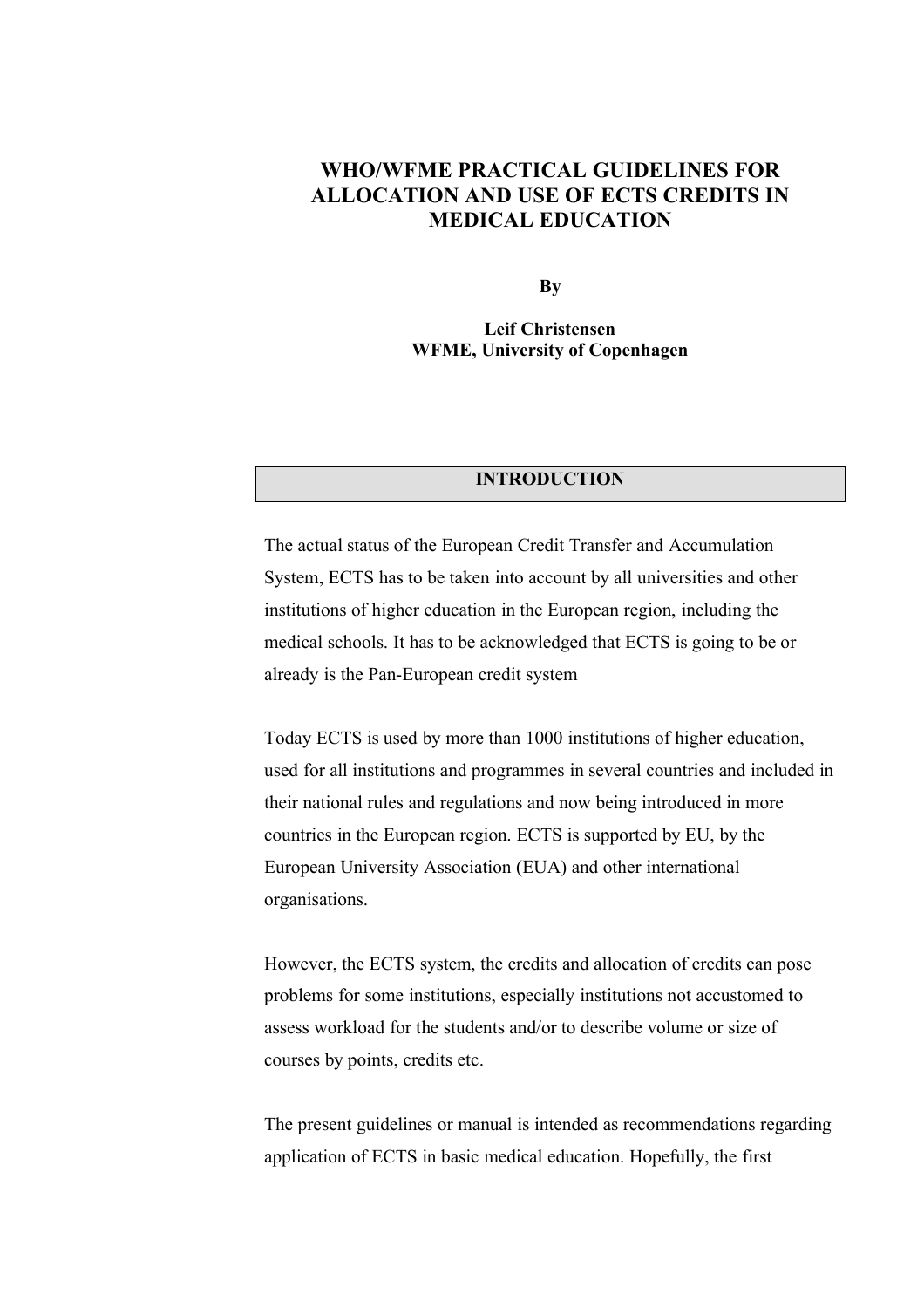sections on credits and their uses and on the development of ECTS will provide an overview and understanding of ECTS. The following sections with emphasis on the more technical aspects should provide advice regarding fairly simple procedures for allocating credits to a medical programme.

#### **Contents**

- 1. Understanding credits
- 2. The definition of ECTS credits
- 3. Describing the study programme. The need for information on the study programme
- 4. Allocating ECTS credits. A procedure for allocation of credits

Annex I: The development of ECTS

Annex II: Organising the work. Organisation and procedure for allocation of credits

Annex III: Short glossary

Annex IV: A WHO/WFME workshop on ECTS and allocation of ECTS credits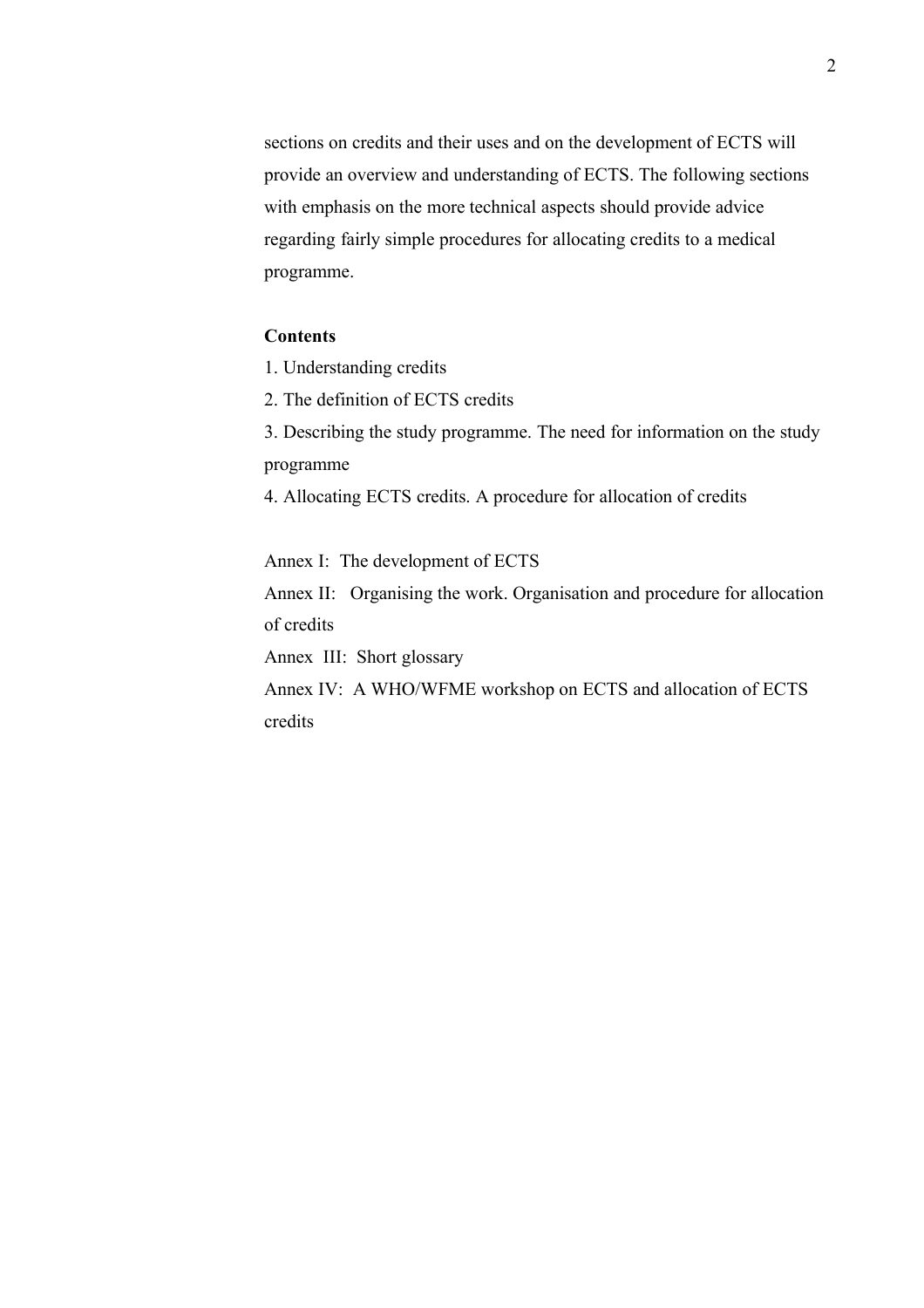#### **1.1 About credits**

The invention of credits is ascribed to the American system of higher education, characterised by a large number of institutions, a great diversity and many students moving from institution to institution. In such an environment there was early a need for a way to describe educational achievements in a fairly simple way and credits are used to specify the amount of teaching in a course. The intention was that credits should be a transparent and comparable measure of the volume or size of courses completed.

#### **1.2 Users and uses of credits**

**Use of credits in mobility**

The most obvious and widely discussed use of credits is in connection with all types of mobility: The internal mobility of students between institutions within a country, international mobility or exchange between institutions in different countries and the international mobility of graduates or medical doctors.

For mobile students whether it is a permanent change of institution or a study visit for a limited period at another institution a transfer of credits should take place. The credits are part of the information on academic standing and the fulfilment of requirements making it possible to decide on the placement of the student in the programme at the receiving institution. If the student is returning to the home institution the credits are part of the information on the results of the study visit, the courses completed and the credits earned.

Likewise, credits are part of the information on the completed study programme needed in assessment of the educational credentials of a graduate or medical doctor applying for a position in a foreign country. It will in many cases make a difference whether for instance the transcript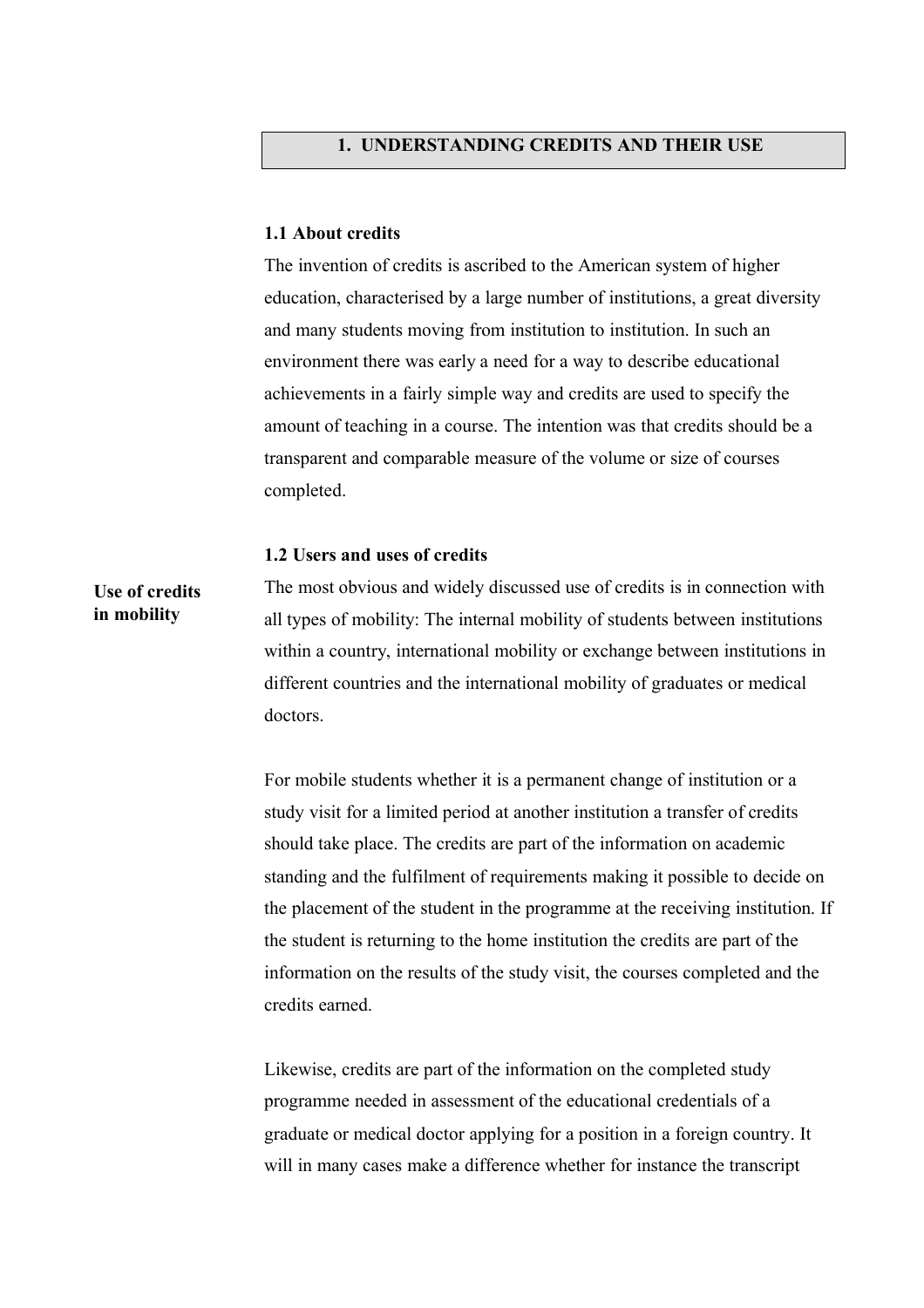shows 2 credits in gynaecology and obstetrics or 18 credits of clinical rotation in gynaecology and obstetrics. Consequently, credits are of interest also for regulatory bodies and the health care delivery system as employer of medical graduates.

#### **Use of credits by students, teachers & medical schools**

However, credits can have a wider and maybe less formalised use for students, teachers and the medical school. The students sometimes use the credits as guidance, as an indication of the expectations regarding their efforts and how to manage their time and they use the credits as a check on their progression in the programme, especially when a certain amount of optional courses is required. Also, the teachers can use the credits as guidelines. The credits are an indication of the limits set for their course. Used in this way the credits can facilitate suppression or at least a reduction of curriculum overload. Besides being an instrument in registration and check of the progression of students in the programme, the medical schools can make use of the credits in monitoring and development of the curriculum

### In connection with curriculum design and planning information on credits can have several functions. Within a study programme credits can facilitate comparisons between units of the programme and between parts, years and semesters. In reforms of a study programme credits can facilitate comparisons between the existing curriculum and different proposals for a new curriculum. Finally, credits can facilitate comparisons with curricula at other medical schools. **Use of credits in curriculum design**

It should be noted that credits as a quantitative measure of size or volume in itself is of very limited use. Credits are provided with a meaning in connection with information on other aspects of the curriculum.

**Credits & content/outcome**

The first question is obviously credits for what or volume of what? We need information on the unit of the curriculum, the course, discipline, subject matter, module, block etc. Often we need more information on the course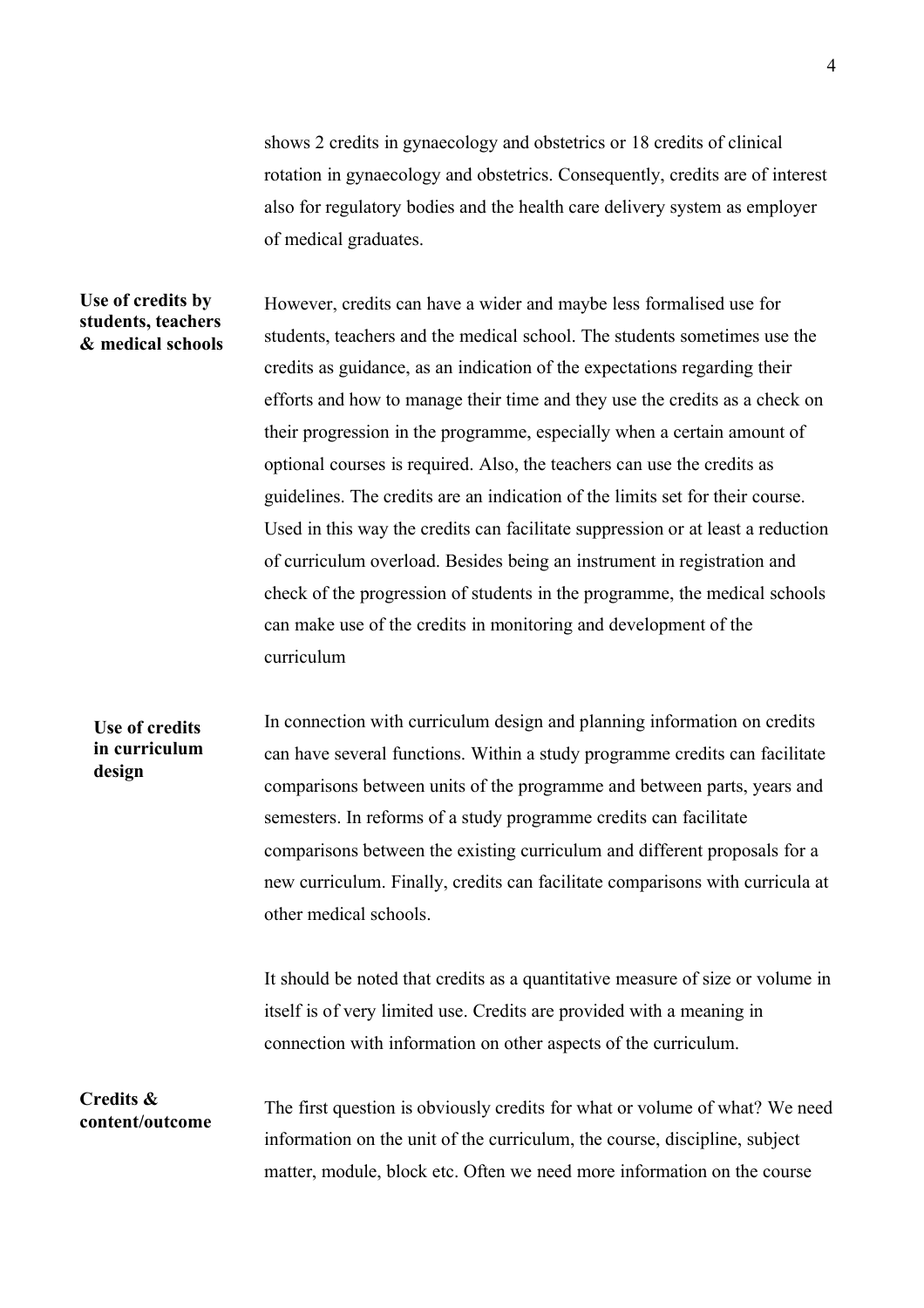than simply the name. A common solution to this problem about the actual content of the unit is a brief course description stating the main topics to be covered in the course, sometimes extended with a reading list. Increasingly, such a description is supplemented by or substituted by a statement on the intended learning objectives or outcomes.

In many cases we also need to ask about the level. Is it for instance chemistry at the level taught in secondary schools and in pre-med courses or is it chemistry in the medical programme at university level. Normally, we also distinguish between different levels within higher education. In medical education it makes a difference whether we are talking about an introduction to internal medicine or an advanced clinical course in internal medicine. Often the level is indicated by the placement in the curriculum of the unit or the course in the programme e.g. in year 1, year 2 etc. and/or by the placement in a sequence e.g. anatomy I and anatomy II, where anatomy I is a prerequisite for anatomy II. **Credits & level**

The forms of teaching or learning also enter into our list of information needed. It makes a difference whether we a talking about a theoretical course taught in the form of lectures alone or a course which includes both lectures and practicals such as lab work, clinical rotations etc. A theoretical course in anatomy is different from an anatomy course including dissection, a theoretical course in biochemistry is different from a course in biochemistry including laboratory exercises, a theoretical course in community medicine is different from a course also involving visits or stays in community clinics and other institutions and obviously the clinical course taught in the form of lectures differs from the clinical course also involving clinical rotations, bedside teaching etc. **Credits & forms of teaching/ learning**

Finally, for practical purposes we are interested in the student assessment connected with the course. Primarily, we need to know whether there is an assessment at all to be able to decide if a student has earned the credits in question or not. Sometimes, we are interested also in the number and forms **Credits & student assessment**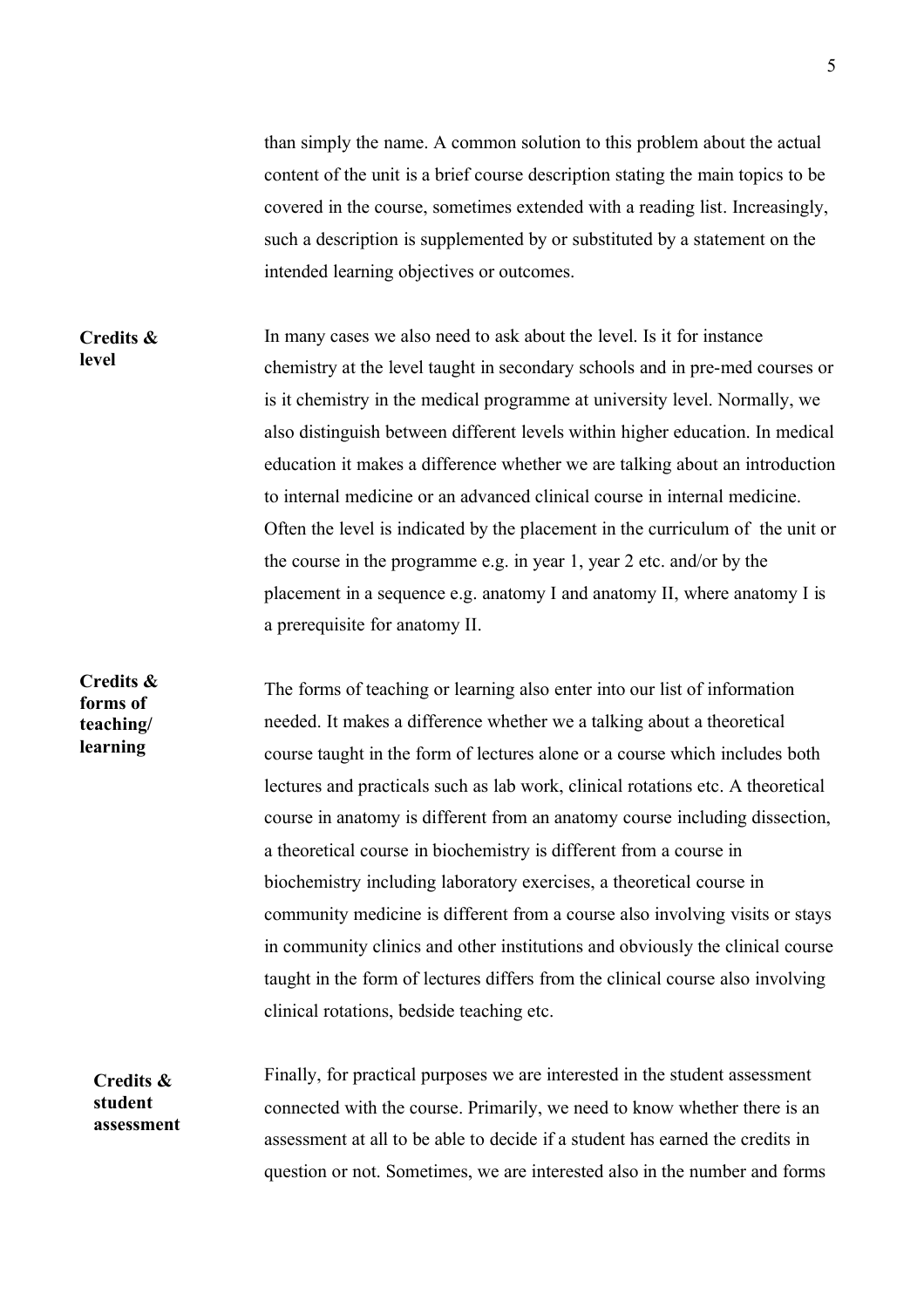of assessment e.g. is the course regarded as completed on the basis of presence or attendance, active participation in the course, in discussions or by assignments, sitting for one or more exams oral and/or written, special forms of exams, clinical examinations, OSCE etc.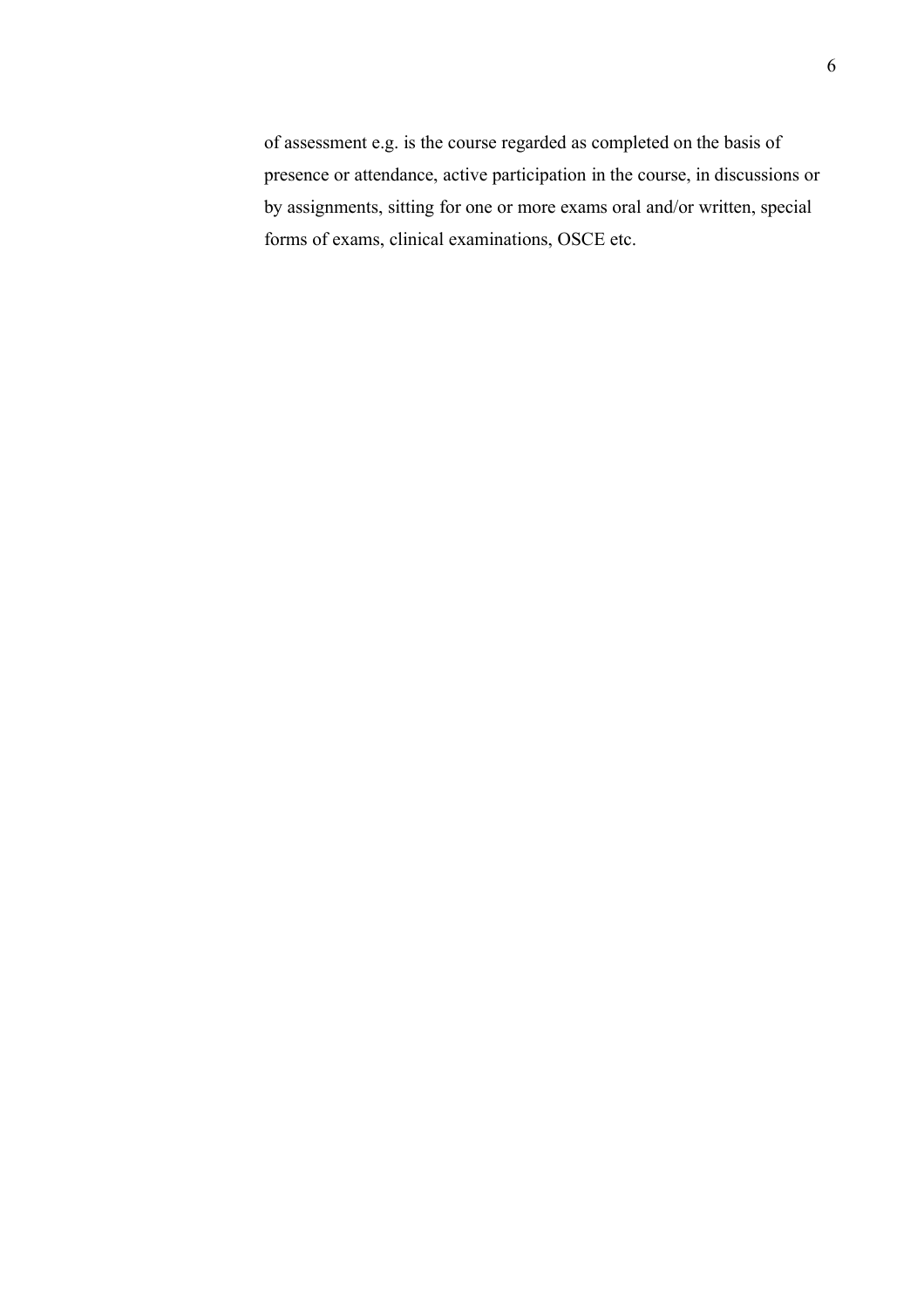#### **2. THE DEFINITION OF ECTS CREDITS**

As mentioned we are in this paper focused on the allocation of credits to a study programme in basic medical education. Another thing is the use of the credits when describing the accomplishment of a student such as in a transcript. What is in the transcript is the credits related to courses and being successfully completed by the student as documented in assessment. If this is going to be used in connection with transfer to another institution the receiving institution will have to make a decision on recognition, i.e. to evaluate the transcript in relation to its own programme and can decide that only the credits, the number of credits and the type, subject/level etc. which roughly fall within their own programme will be recognised. It means that the credits can be too few (and there is a need to supplement) or too many (and they can not all be used within the programme at the receiving institution).

#### **2.1 Definition of ECTS credits**

The basis for defining the ECTS credit is that the total student workload of one academic year of full time study is determined to equal 60 ECTS credits. Consequently, a semester equals 30 credits and a term equals 20 credits.

It should be noted that the workload must be based on stipulated, planned or official time/lengths of study (the so-called notional learning time), not on the actual average study time.

It is often stated that one ECTS credit normally corresponds to  $25 - 30$ working hours. However, the total number of yearly working hours expected of a full time student and consequently the number of working hours supposed to be related to one ECTS credit will be somewhat influenced by local traditions (the number of working hours pr. week on the labour market, the number of weeks in the academic year or semester etc.).

**ECTS credits & study time**

**Credits allocated & credits earned**

**ECTS & working hours**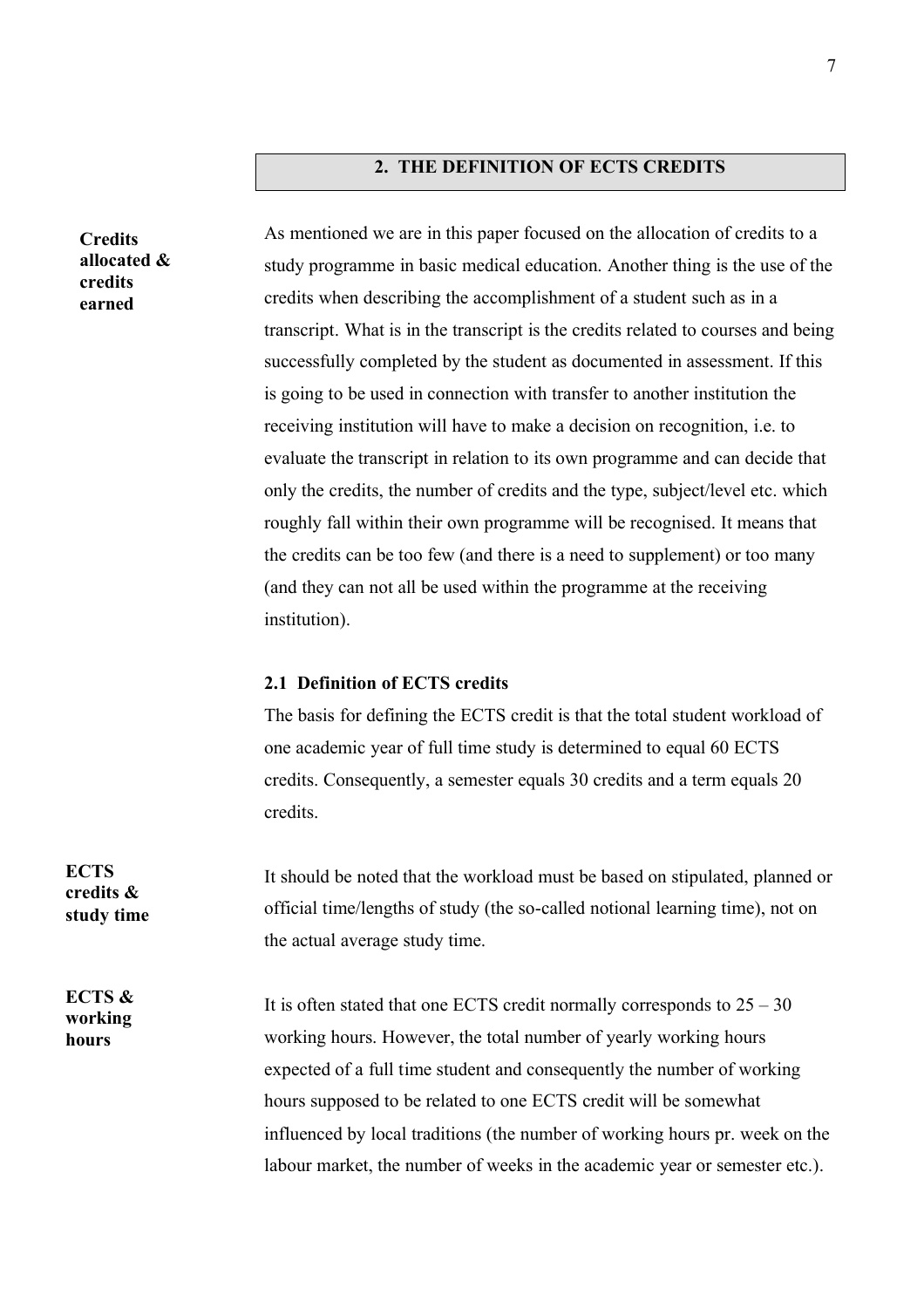#### **Misunderstandings of the basis for credit allocation**

When an institution is not used to assess student workload and/or to use credits there is a tendency to confuse the allocation of credits on the basis of student workload with other aspects of the programme. This is a misunderstanding of the credits as a pure measure of workload and volume of a unit of the programme and will jeopardise the correct and efficient use of the credits. For instance the allocation of ECTS credits is not to be influenced by

- Teaching method or form of delivery of course (One form of teaching will not automatically be more demanding and get more credits than another teaching method)
- Type of course e.g. compulsory or optional (A compulsory course is not inevitably more or less demanding than an optional course)
- Position/status of teacher (Workload for the students is not determined by the status of the teacher)
- Importance of subject matter (Importance of a subject matter is often a very biased judgment. Importance academically/professionally could be reflected in the number of contact hours and/or in other characteristics of a unit for instance whether the subject matter is compulsory or optional)
- Ouality of course (Quality of a course will have unpredictable consequences for the student workload: Is the quality high because the students are working harder or do the students have to work harder in a low quality course?)
- Costs or resource allocations

It should be noted that introducing these or similar aspects in the assessment of workload and the allocation of credits will make the consultations and discussions diffuse and consensus difficult to obtain.

Finally, using ECTS credits will not require and should not be the reason for changes in the curriculum. The ECTS system do not impose any specific **Credit allocation & curriculum change**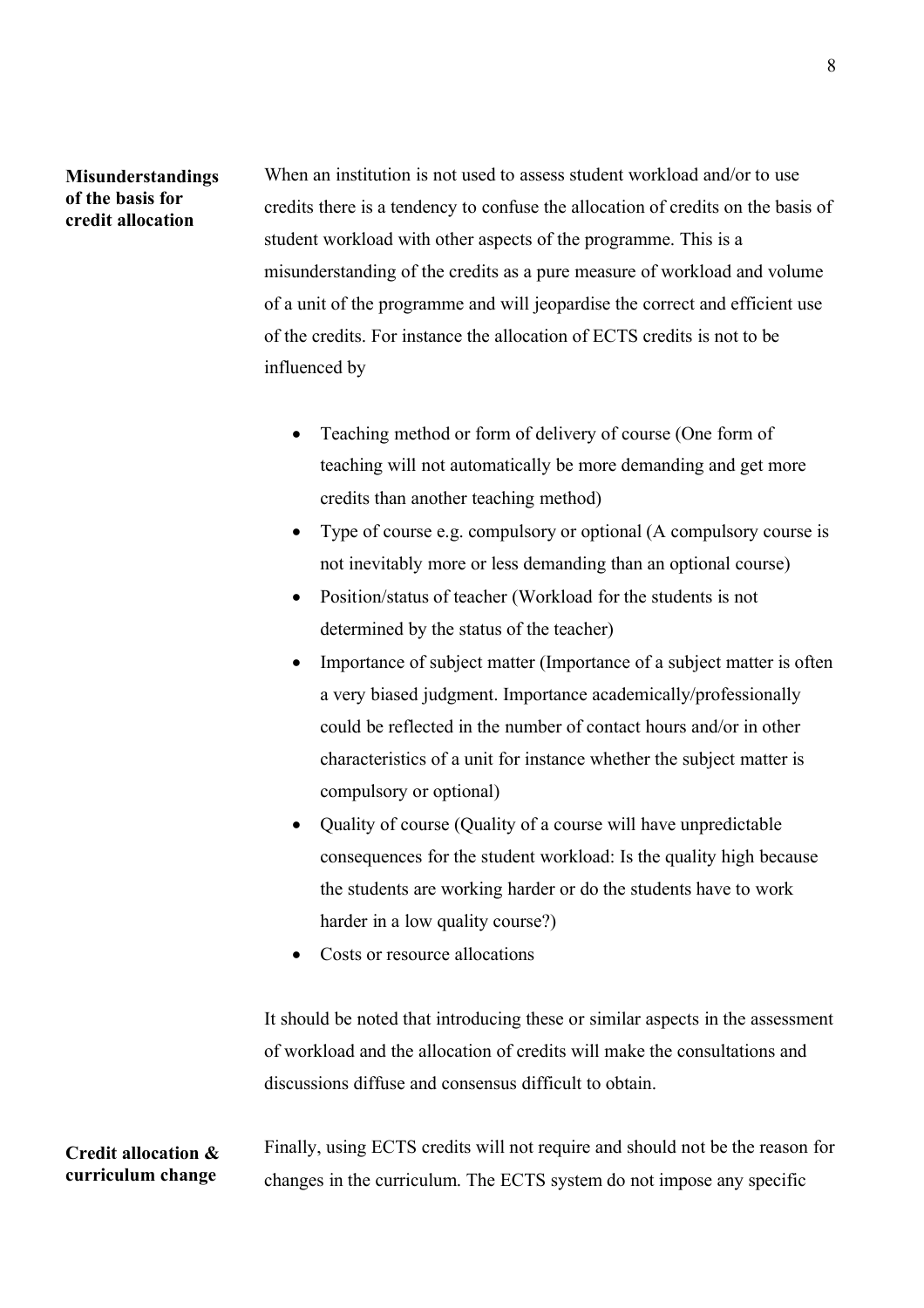form of curriculum on the medical school. ECTS do not favour a particular curriculum model (a discipline organised or an integrated curriculum), do not prefer certain teaching methods (teacher controlled lectures, classroom teaching or student-activating methods like PBL, case-based teaching etc.) or any specific assessment method. Nor do the ECTS system prescribe ways to handle or administrate credits, for instance how to handle students earning more or less than 60 credits in a year, rules regarding earning credits by attendance, exemptions from exams etc.

ECTS is intended to be applicable on any curriculum and so far it has not been disproved. Using ECTS and allocating credits to units of the curriculum is a "translation" into ECTS language of the size or volume of units of the existing curriculum. The ECTS system is neutral to the curriculum and can be used on any curriculum, but the application can be more or less cumbersome.

Maybe experience will show that there is one interesting exception: The allocation of ECTS credits provide the medical school with new information on its curriculum which can lead to a more equal distribution of workload over the years and semesters

#### **2.2 Assessing Student Workload**

The cornerstone in applying ECTS credits is the student workload and the key to allocation of ECTS credits is the assessment of student workload. The following is intended as a set of fairly detailed but simple guidelines for assessing student workload especially for the medical school not used to assess workload

As a starting point it makes sense to look for possible information on planned workload and actual workload.

The planned/stipulated student workload

 Workload should always be estimated for a specific activity in connection with a specified unit of the programme

**Planned workload**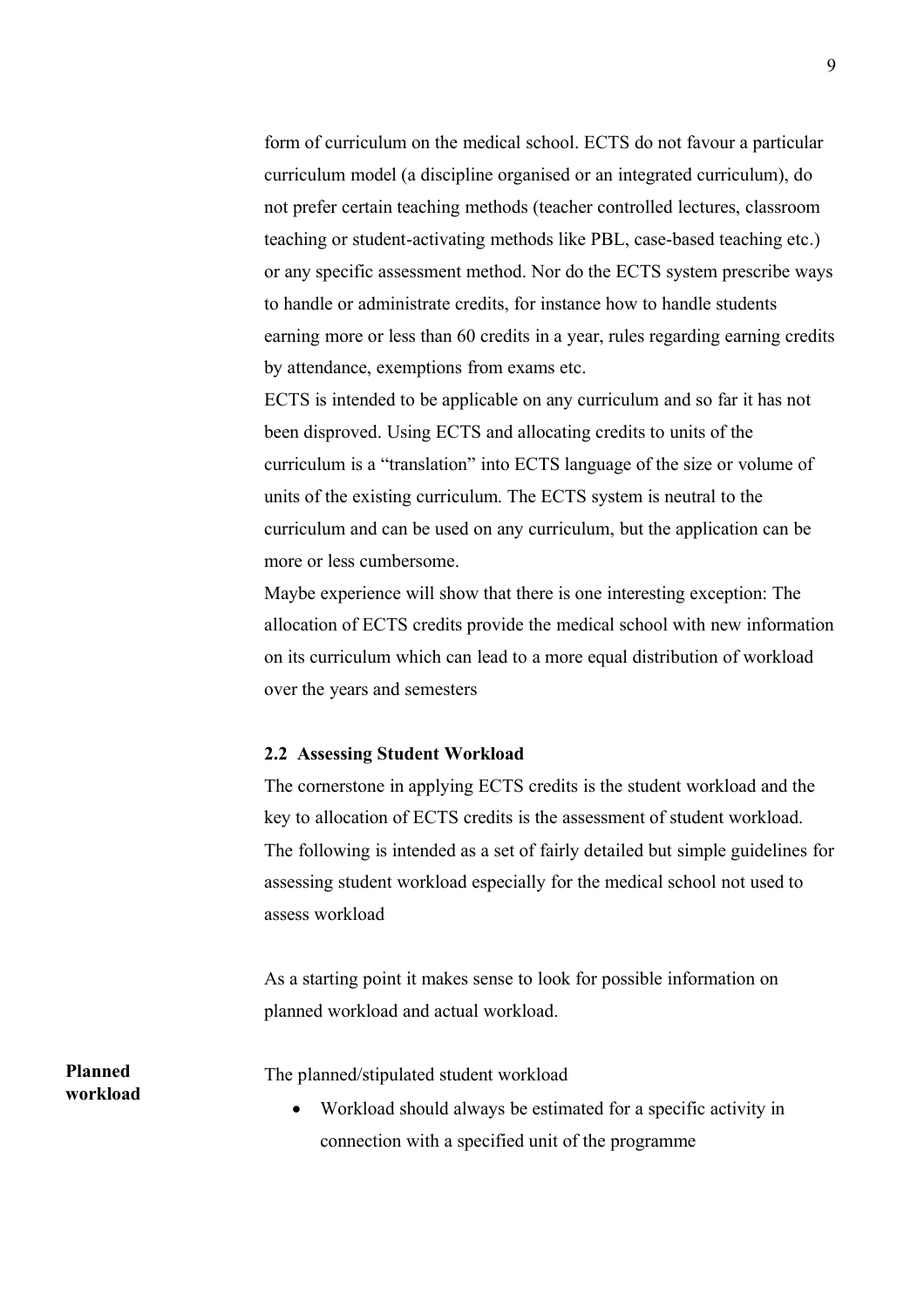|                           | The workload to be estimated is the planned time to be spend on the                 |
|---------------------------|-------------------------------------------------------------------------------------|
|                           | activity, not actual use of time by the students                                    |
|                           | However, the planned time to be spent on an activity is seldom<br>٠                 |
|                           | stated by the curriculum and course planners and/or the intentions                  |
|                           | are not made publicly known. In other words, we can not count on                    |
|                           | information on the intentions behind the present study programme to                 |
|                           | be available for all units as a basis for assessing workload                        |
| <b>Actual workload</b>    | Actual student workload and the curriculum                                          |
|                           | In principle, in a well planned curriculum there will be no difference<br>$\bullet$ |
|                           | between the planned or stipulated time and the average time spend                   |
|                           | by the students or the students completing the unit                                 |
|                           | Many curricula reveal some curriculum overload and/or uneven                        |
|                           | distribution of workload over the years and semesters causing actual                |
|                           | use of time by students to differ from the planned or stipulated time               |
|                           | Also changes in the composition of the student population, the<br>$\bullet$         |
|                           | prerequisites and learning capacity of the students can result in                   |
|                           | discrepancies between planned or stipulated time and actual use of                  |
|                           | time                                                                                |
|                           | Consequently, we can not in estimating the workload in all cases<br>$\bullet$       |
|                           | count on the planned or stipulated time to be supported by empirical                |
|                           | observations of the use of time by the students                                     |
| <b>Steps in assessing</b> | Assessment of student workload will normaly involve the following                   |
| workload                  | activities or steps:                                                                |
|                           | Define the unit of the programme, "course"                                          |
|                           | List all teaching or learning activities required of the student in<br>٠            |
|                           | connection with the specified unit (no activity required/necessary to               |
|                           | complete the unit should be excluded)                                               |
|                           | The teaching/learning activities will include activities requiring<br>٠             |
|                           | presence of the student in classroom, lab., ward etc. and activities                |
|                           | not requiring presence e.g. reading and other forms of preparation                  |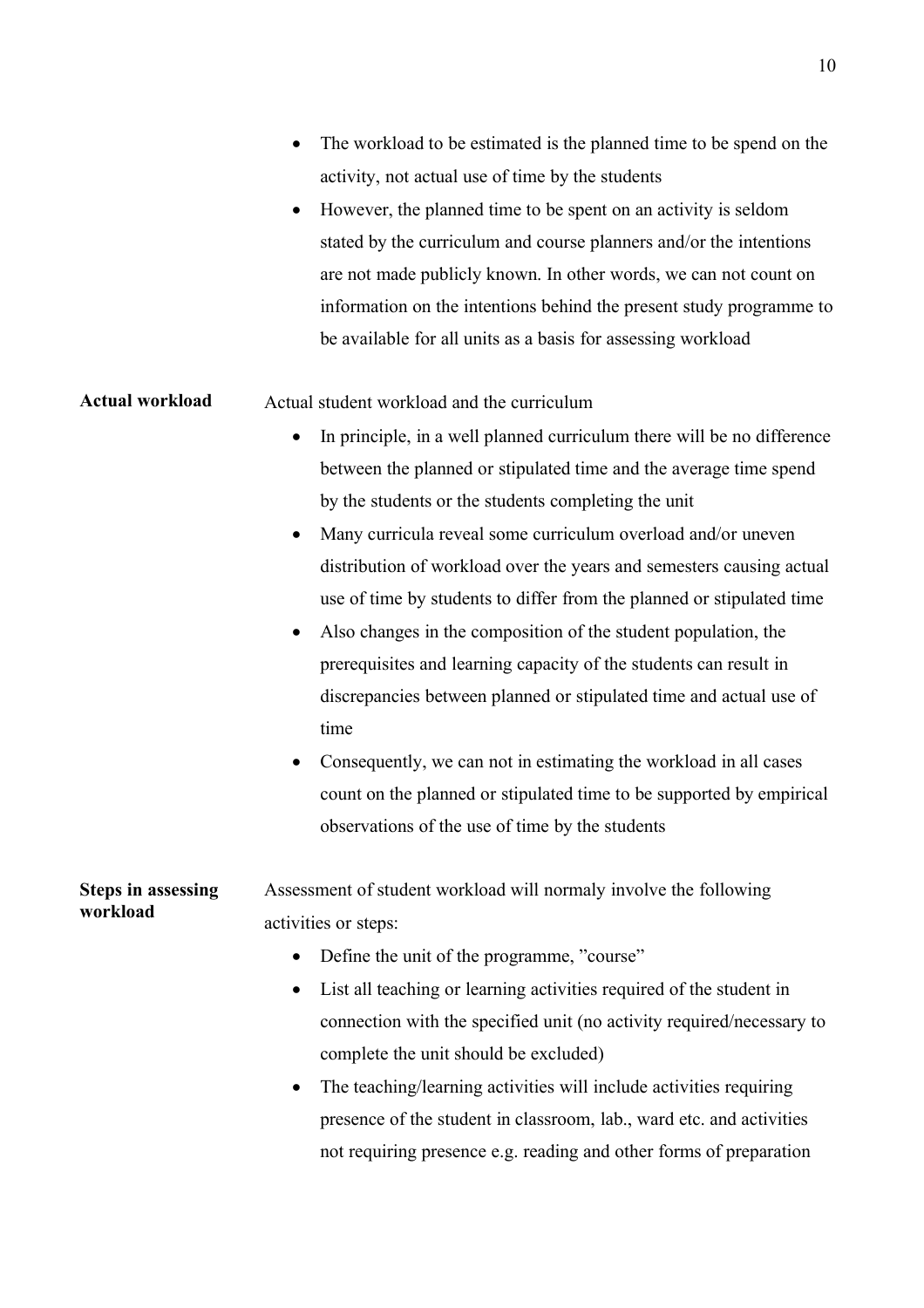and will include activities with a teacher, lectures, seminars and other supervised activities as well as self-study

 Estimate the time needed for each activity and the total for the unit in question

In estimating student workload the following rules should be observed:

- Use all available information on the activities
- Use if possible available, more precise information on an activity as basis for estimating workload (number of reports and number of pages to estimate workload related to written assignments)
- Use if possible available, more precise information on an activity as an indicator of workload related to another activity (contact hours as indicator of preparation)
- Accept that the estimated workload for the individual activities and the total for the unit will be an approximation to be adjusted in relation to other activities and units and monitored in the coming years

### **Good practice in estimating workload**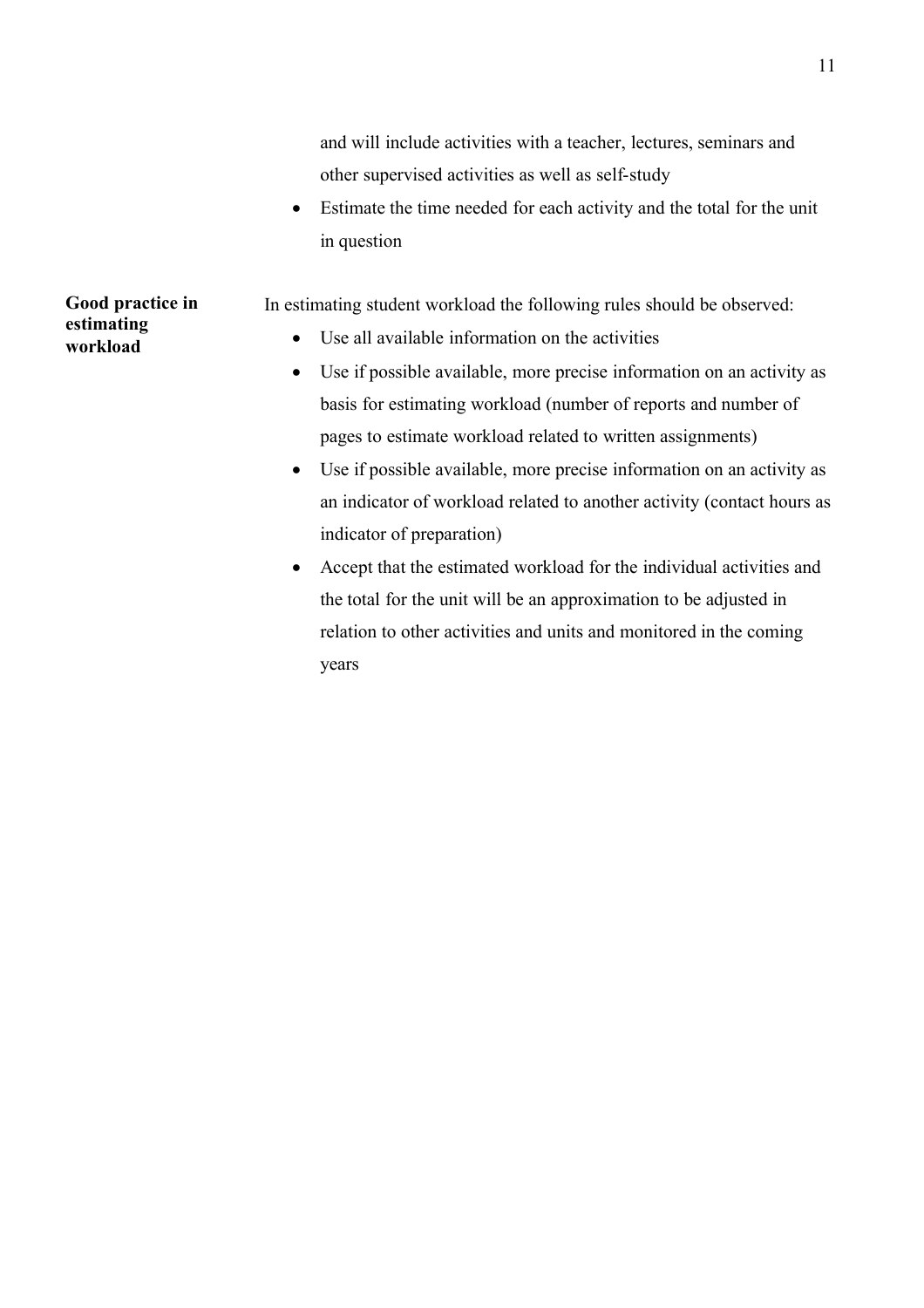# **3. DESCRIBING THE STUDY PROGRAMME - THE NEED FOR INFORMATION ON THE STUDY PROGRAMME**

Several times reference has been made to characteristics of the study programme and how they are to be used in assessing student workload. Clearly, this implies a need for a fairly precise and detailed description of the study programme.

Most medical schools publish several different descriptions of their study programme in basic medical education for different target groups and different use. Some are brief providing an overview of the programme based on the formal national or university rules pertaining to the programme, some are more informal descriptions of requirements, content, assessment and conditions of study and some are lengthy and detailed descriptions of the programme or part of the programme with course descriptions, reading lists etc. The information on the programme needed for assessing student workload and for allocating credits is rarely found in one single description but the necessary bits and pieces can be collected from the different sources.

#### **3.1 Information on structure:**

Firstly, we need information making it possible to establish the structure of the programme to be used in the description of the programme:

- Parts of the programme, years and semesters
- Units, disciplines, subject matters, courses, clinical rotations etc. in each part, year and semester

#### **3.2 Basic information**

Secondly, we need the basic information to estimate student workload and to establish the first or preliminary allocation of credits i.e. for each unit of the programme information on:

- Contact hours
- Periods of study in weeks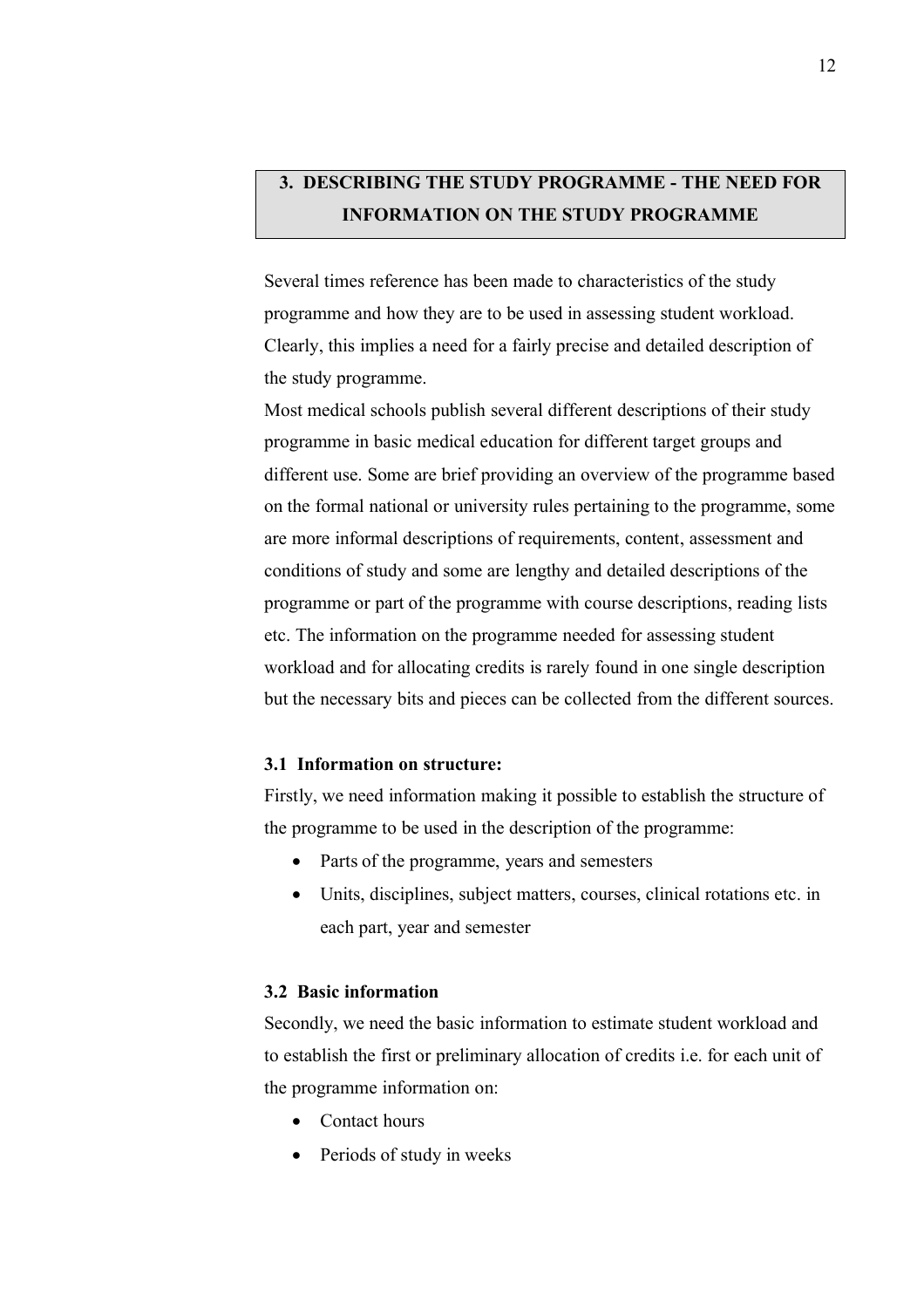#### **3.3 Supplementary information**

Thirdly, we need the supplementary information to correct and revise the estimate of workload and preliminary allocation of credits. For each unit of the programme this encompasses essential information on:

- Types of teaching/learning
- Preparation and/or amount of readings
- Assignments (oral presentations, written reports, exercises etc.)
- Other scheduled and supervised activities requiring presence (excursions, group work, exams etc.)
- Required self-study, projects etc.
- Assessment of students (number and types of exams etc.)
- Requirements at exams

### **Summary**

### **The study programme and the need for information**

Information needed for preparing a description of the study programme for allocation of credits:

- Information on the structure of the programme (for each part, year and semester information on the units of the programme (disciplines, courses etc.)
- Basic information on the number of contact hours and/or the duration of periods of study in weeks for each unit of the programme
- Supplementary information on required activities connected with each unit of the programme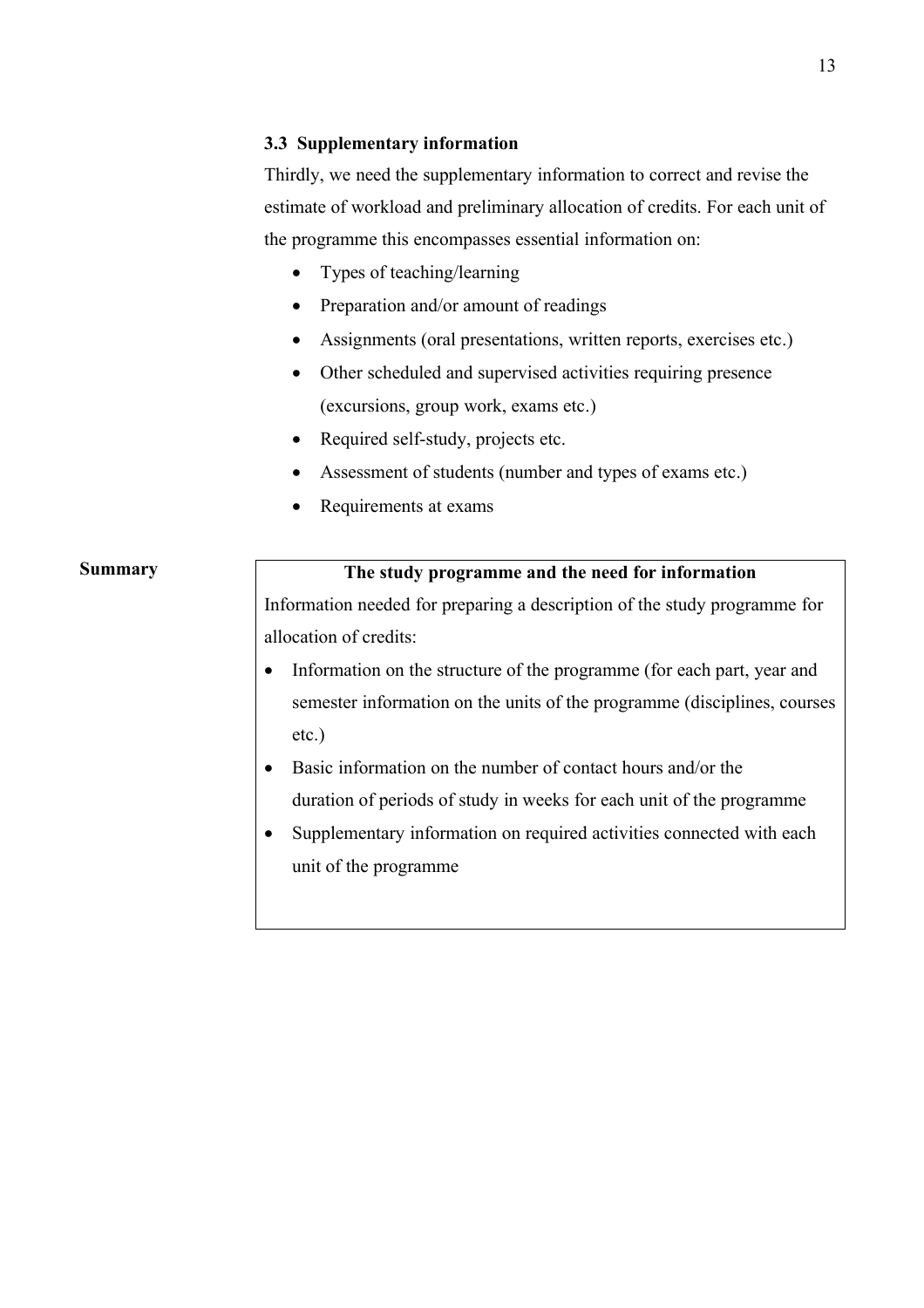# **4. ALLOCATING ECTS CREDITS - A PROCEDURE FOR ALLOCATION OF CREDITS**

The allocation of credits to units of the study programme could take place in 2 stages: Firstly, an allocation or rather a calculation of credits based on the simple quantitative information on the units of the programme and their volume or size in hours and weeks, resulting in a first or preliminary allocation of credits. Secondly, a more refined allocation of credits making use of supplementary information on other aspects of the programme to make corrections of the preliminary allocation resulting in new and corrected allocation of credits. It should be noted that this second stage can be repeated several times after consultations with stakeholders, committees, departments and students.

#### **4.1 Preliminary allocation of credits**

As a starting point for a first and preliminary allocation of ECTS credits to a study programme any existing stipulation of volume or size of units of the curriculum can be used. Apparently, descriptions of programmes in medical education always include information on

- Formalised teaching in contact hours (e.g. lectures, seminars, tutorials, lab.-.work)
- Periods of specified study in weeks or months (e.g. clinical rotations)

The first or preliminary allocation of credits to a programme can be produced by simple calculations converting hours and weeks to ECTS credits. The following 3 examples, 1 - 3 (from different programmes) illustrate such calculations for a theoretical semester with the size of all units stated in contact hours, for a clinical semester with size of all units stated in periods of study and finally a semester with a mixture of units stated in contact hours and periods of study.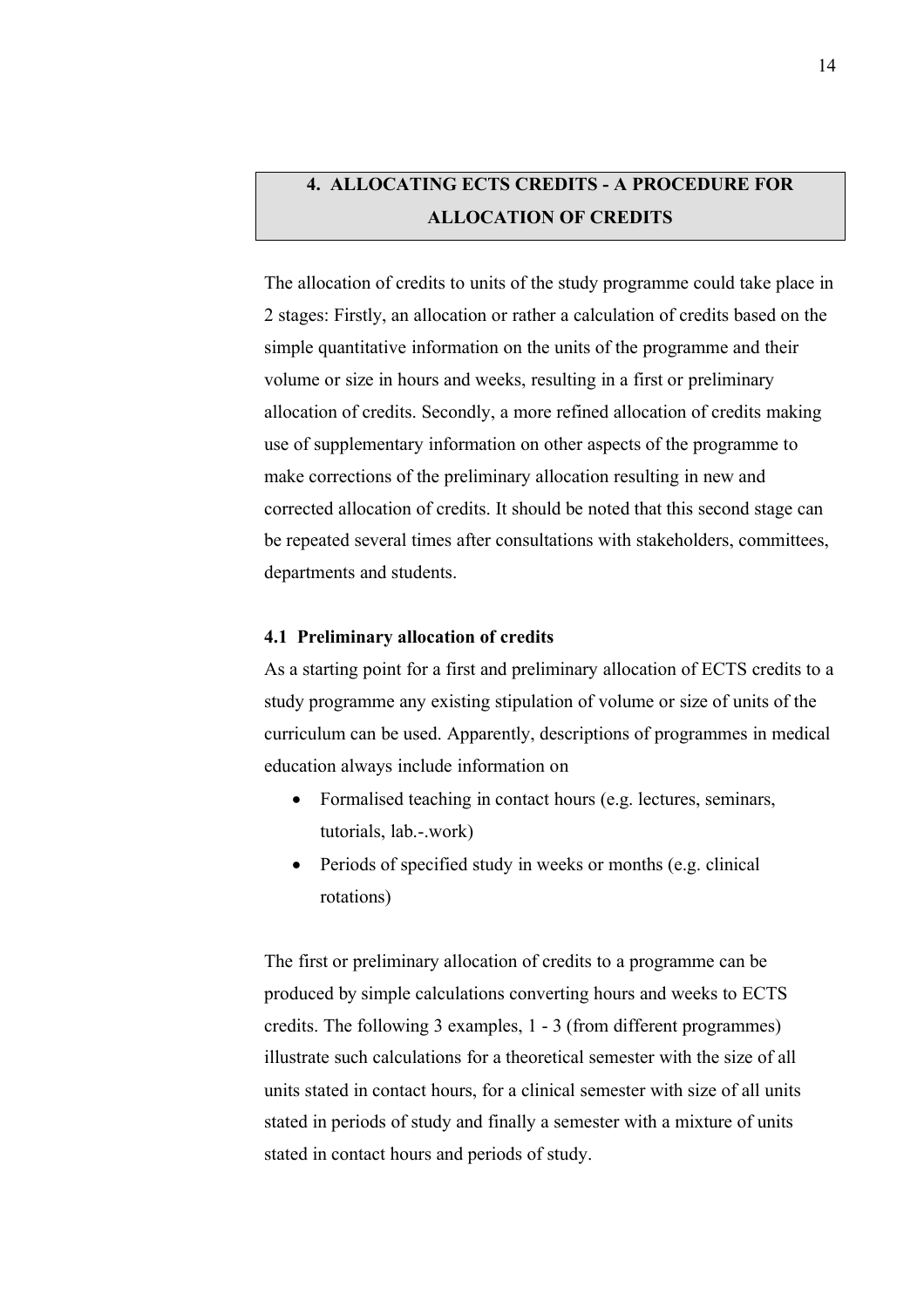### **Example 1**

#### **Calculating credits 1: Conversion of contact hours to credits**

| Year         | <b>Semester</b> | Course                   | Contact<br>hours | <b>Distribution</b><br>$\frac{6}{9}$ | <b>Credits</b> |
|--------------|-----------------|--------------------------|------------------|--------------------------------------|----------------|
|              | 2               | Medical<br>Chemistry II  | 57               | 23.1                                 | 6.9            |
|              |                 | Anatomy II               | 110              | 44.6                                 | 13.4           |
|              |                 | Medical                  | 30               | 12.1                                 | 3.6            |
|              |                 | Psychology               |                  |                                      |                |
|              |                 | Clinical<br>Introduction | 10               | 4.0                                  | 1.2            |
|              |                 | Early General            | 40               | 16.2                                 | 4.9            |
|              |                 | Practice                 |                  |                                      |                |
| <b>Total</b> |                 |                          | 247              | 100.0                                | 30.0           |

### **Example 2**

#### **Calculating credits 2: Conversion of periods of study to credits**

| Year         | <b>Semester</b> | Course                   | Weeks*)        | <b>Distribution</b> | <b>Credits</b> |
|--------------|-----------------|--------------------------|----------------|---------------------|----------------|
|              |                 |                          |                | $\frac{6}{9}$       |                |
| 5            | 9               | Clinical rotation,       | 6              | 30.0                | 9.0            |
|              |                 | <b>Internal Medicine</b> |                |                     |                |
|              |                 | Clinical rotation        | 6              | 30.0                | 9.0            |
|              |                 | Surgery                  |                |                     |                |
|              |                 | Clinical rotation        | $\overline{2}$ | 10.0                | 3.0            |
|              |                 | Anaesthesiology          |                |                     |                |
|              |                 | Special Study            | 6              | 30.0                | 9.0            |
|              |                 | Module                   |                |                     |                |
| <b>Total</b> |                 |                          | 20             | 100.0               | 30.0           |

\*) Frequently as in this case one semester normally comprise 20 weeks, if so: 1 week  $= 1.5$  ECTS credits

When the semester is a mixture of contact hours and periods of study it is recommended first to calculate the credits for the periods of study, then to calculate the distribution of the residual as shown in the following example.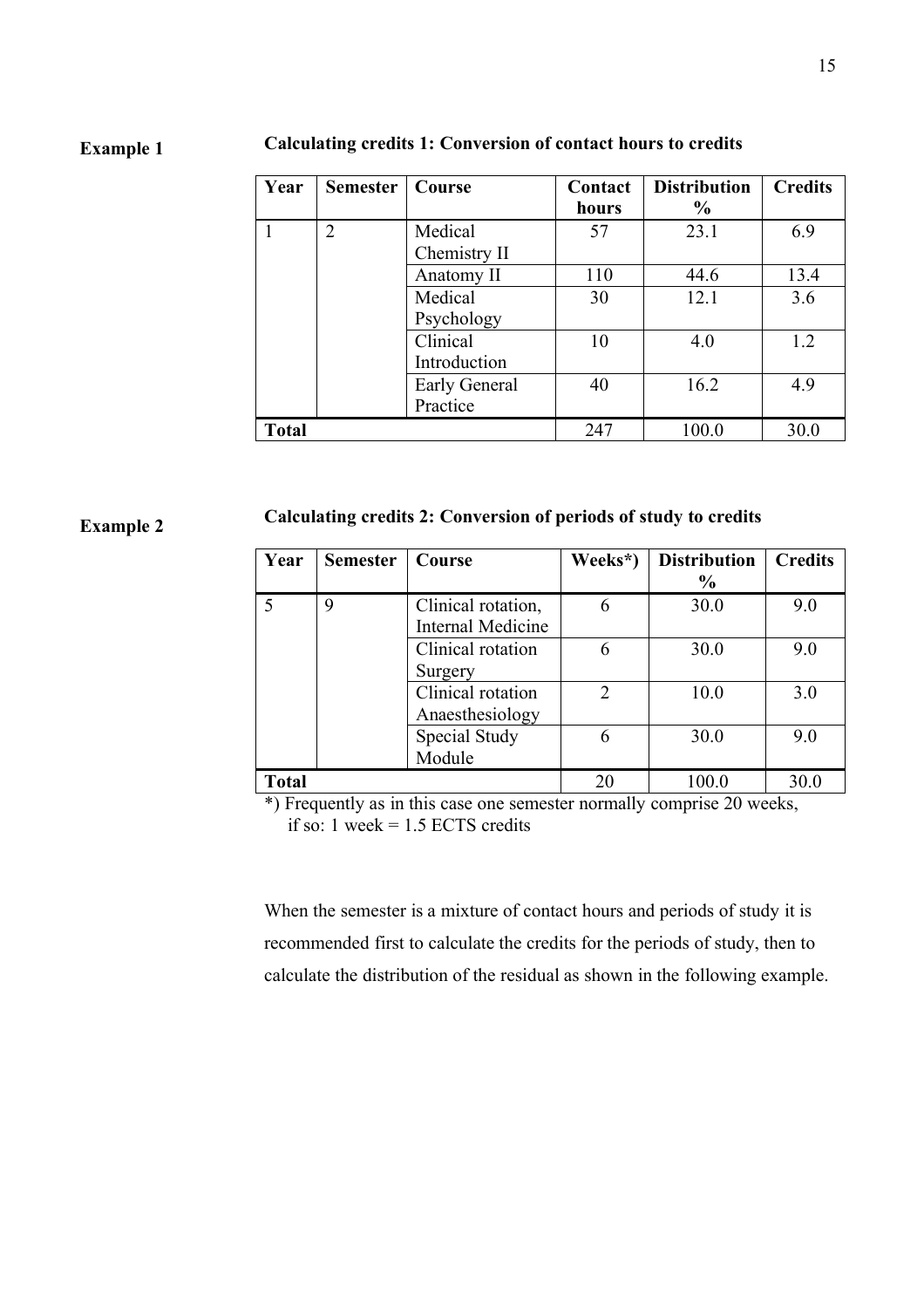#### **Calculating credits 3: Conversion of a mix of contact hours and periods of study \*) Example 3**

| Year         | <b>Semester</b> | Course            | Weeks | <b>Distribution</b><br>$\frac{6}{9}$ | <b>Credits</b> |
|--------------|-----------------|-------------------|-------|--------------------------------------|----------------|
|              |                 | Clinical rotation |       | 50.0                                 | 6.0            |
|              |                 | Clinical rotation |       | 50.0                                 | 6.0            |
| <b>Total</b> |                 |                   |       | 00.0                                 |                |

\*) Total study periods 8 weeks of 20 weeks in the semester or 40 %

Total ECTS credits for study periods 40 % of 30 credits or 12 credits 30 – 12 or 18 credits for courses based on contact hours

| Year         | <b>Semester</b> | Course       | Contact<br>hours | <b>Distribution</b><br>$\frac{6}{6}$ | <b>Credits</b> |
|--------------|-----------------|--------------|------------------|--------------------------------------|----------------|
|              |                 | Parasitology | 35               | 20.7                                 | 3.7            |
|              |                 | Infectious   | 37               | 21.8                                 | 3.9            |
|              |                 | disease      |                  |                                      |                |
|              |                 | Pneumology   | 43               | 25.4                                 | 4.6            |
|              |                 | Nephrology   | 54               | 32.1                                 | 5.8            |
| <b>Total</b> |                 |              | 169              | 100.0                                | 18.0           |

It should be noted, that if a unit or course includes both formalised teaching in contact hours and a period of study it is important to know where the contact hours are placed whether it is within or outside the period of study. If the contact hours are within the period of study they are not to be counted, if they are outside the period of study they should be added to the workload.

#### **Summary**

#### **Preliminary allocation of credits**

Use as starting point the information on contact hours and periods of study connected with each unit in the programme:

- Calculate the distribution of credits between all units of the individual semesters or years on the basis of contact hours and/or periods of study
- Prepare a description of the programme with the preliminary allocation of credits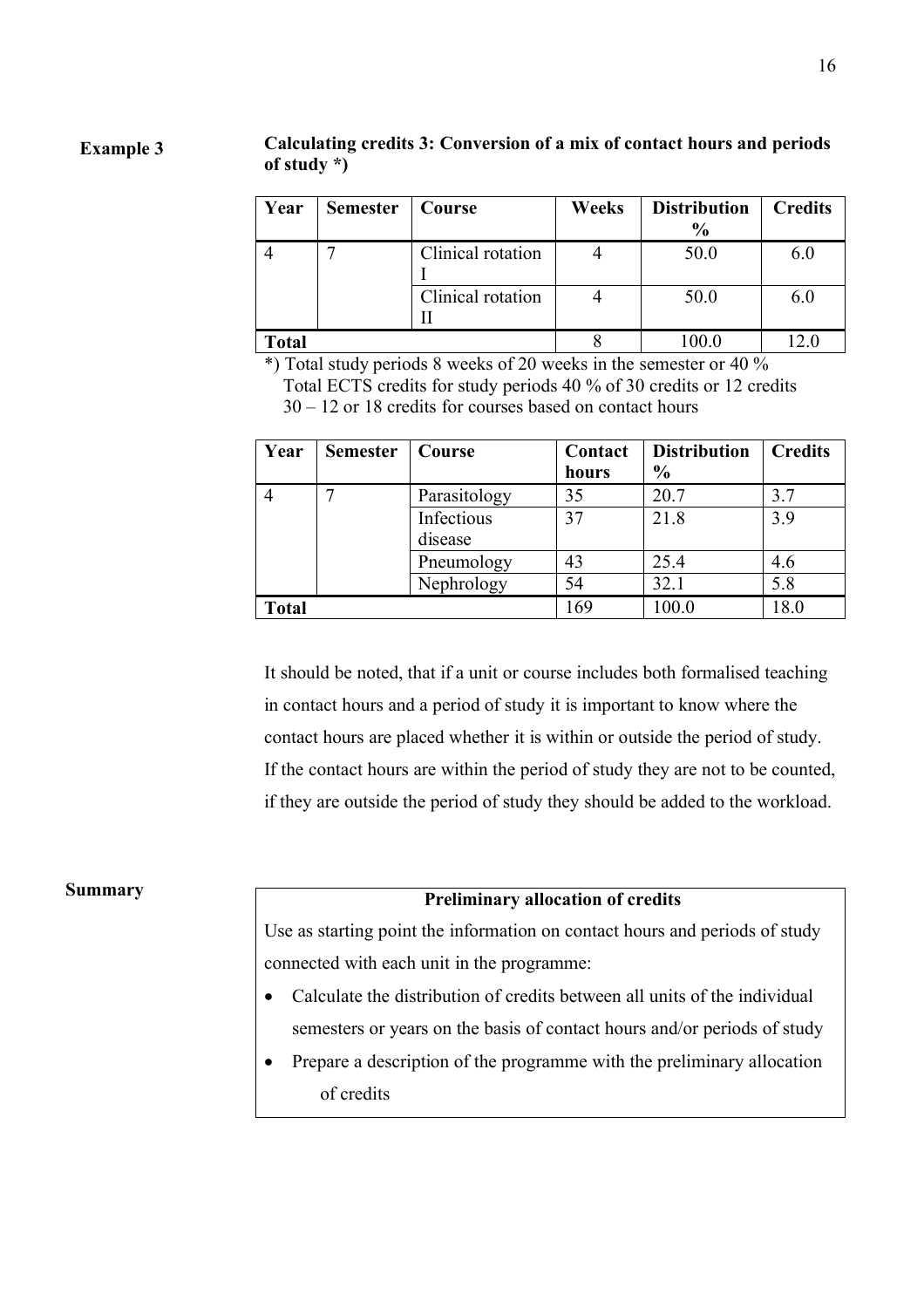#### **4.2 The Corrected allocation of credits**

The rough initial allocation of credits should be adjusted using available supplementary information indicating student workload in connection with the individual unit of the programme and the required teaching or learning activities involved in the unit. The aspects of the programme most likely to result in adjustment of the preliminary allocation of credits are the following correction factors:

- Preparation and/or amount of readings
- Assignments (e.g. oral and written reports, exercises)
- Other scheduled and supervised activities requiring presence (e.g. excursions or visits, group work, exams)
- Required self-study, projects etc.
- Requirements at exams

It should be noted, that the allocation should be corrected only when the other or supplementary information indicates a workload significantly above or below the average workload for other units in the same year or semester. Also, it should be remembered that perceived importance of a course or subject, status of the teacher etc. are not admissible motivations for corrections, nor ideas about the quality of a course or subject

The following two examples,  $4 \& 5$  of a brief description of a programme and of the preliminary as well as the corrected allocation of credits illustrates the procedure.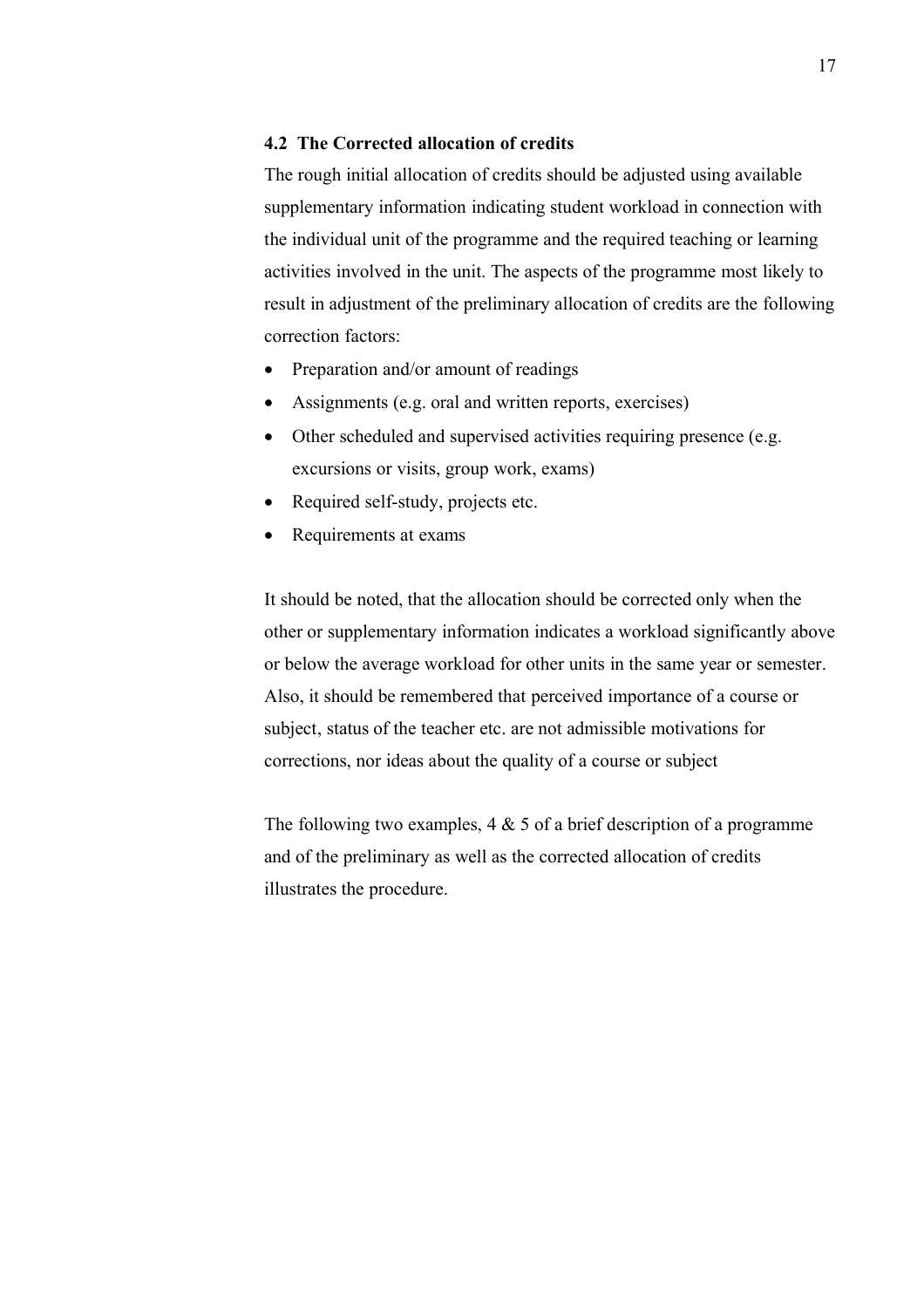## **Example 4**

## **Description of the Programme 1**

| Year | Se-<br>mester | Course                                                 | <b>Remarks</b>                                                        | Contact<br>hours | <b>Period</b><br>Of<br><b>Study</b> |
|------|---------------|--------------------------------------------------------|-----------------------------------------------------------------------|------------------|-------------------------------------|
|      | 1             | Introduction                                           | Introduction to<br>the<br>medical<br>programme                        |                  | 1 week                              |
|      |               | Human Biology &<br>Medical<br>Chemistry                | Integrated<br>course in-<br>cluding lab.<br>exercises $\&$<br>reports | 168              |                                     |
|      |               | Early General<br>Practice &<br>Medical<br>Psychology I | Integrated<br>course in-<br>cluding stay in<br>practice               | 69               | $+3$<br>days                        |
|      |               | Patobiology I<br>Clinical Skills &<br>Communication I  |                                                                       | 10<br>15         |                                     |

### **Allocation of credits 1**

| Year | Se-    | Course               | First      | Corrected         | <b>Remarks</b> |
|------|--------|----------------------|------------|-------------------|----------------|
|      | mester |                      | allocation | <b>Allocation</b> |                |
|      | 1      | Introduction         | 1.7        | $\theta$          | $-$ Req.       |
|      |        |                      |            |                   | (no            |
|      |        |                      |            |                   | requirements)  |
|      |        | Human Biology        | 17.8       | 19                | $+$ Req.       |
|      |        | $\&$                 |            |                   | (assignments)  |
|      |        | Medical              |            |                   |                |
|      |        | Chemistry            |            |                   |                |
|      |        | <b>Early General</b> | 7.6        | 8                 |                |
|      |        | Practice &           |            |                   |                |
|      |        | Medical              |            |                   |                |
|      |        | Psychology I         |            |                   |                |
|      |        | Patobiology I        | 1.2        |                   |                |
|      |        | Clinical Skills &    | 1.7        | $\overline{2}$    |                |
|      |        | Communication        |            |                   |                |
|      |        |                      |            |                   |                |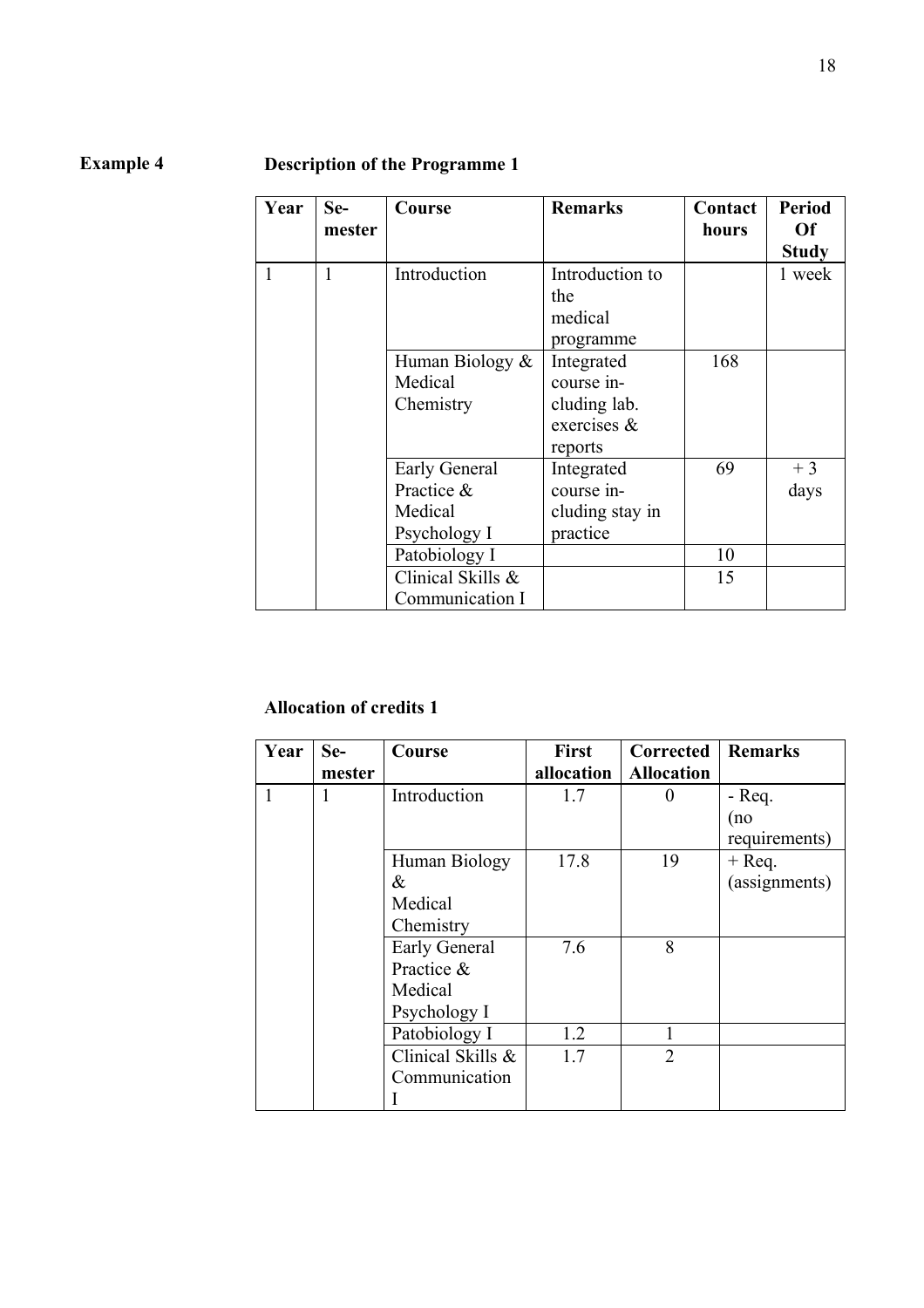#### **Description of Programme 2 Example 5**

| Year | Se-<br>mester | Course                                                        | <b>Remarks</b>                          | Contact<br>hours                            | <b>Period</b><br>оf<br><b>Study</b> |
|------|---------------|---------------------------------------------------------------|-----------------------------------------|---------------------------------------------|-------------------------------------|
| 6    | 12            | Introduction to<br>Pediatrics &<br>Gynaecology/<br>Obstetrics | Content &<br>readings evenly<br>divided | (Included)<br>in the<br>period of<br>study) | 3 weeks                             |
|      |               | Gynaecology $\&$<br>Obstetrics                                | Clinical<br>rotation                    |                                             | 4 weeks                             |
|      |               | Pediatrics                                                    | Clinical<br>rotation                    |                                             | 4 weeks                             |
|      |               | General Medicine                                              | Clinical<br>rotation                    |                                             | 4 weeks                             |
|      |               | Emergency<br>Medicine                                         | Clinical<br>rotation                    |                                             | 3 weeks                             |

### **Allocation of credits 2**

| Year | Se-    | <b>Course</b>                                   | First        | <b>Corrected</b> | <b>Remarks</b> |
|------|--------|-------------------------------------------------|--------------|------------------|----------------|
|      | mester |                                                 | allocation   | allocation       |                |
| 6    | 12     | Introduction to<br>Pediatrics &<br>Gynaecology/ | 5.0(0)       |                  |                |
|      |        | Obstetrics                                      |              |                  |                |
|      |        | Gynaecology $\&$                                | $6.7 (+2.5)$ | 10               | $+$ Req.       |
|      |        | Obstetrics                                      |              |                  | (Readings)     |
|      |        | Pediatrics                                      | $6.7 (+2.5)$ | 10               | $+$ Req.       |
|      |        |                                                 |              |                  | (Readings)     |
|      |        | General                                         | 6.7          | 5                | $-$ Req.       |
|      |        | Medicine                                        |              |                  |                |
|      |        | Emergency                                       | 5.0          | 5                |                |
|      |        | Medicine                                        |              |                  |                |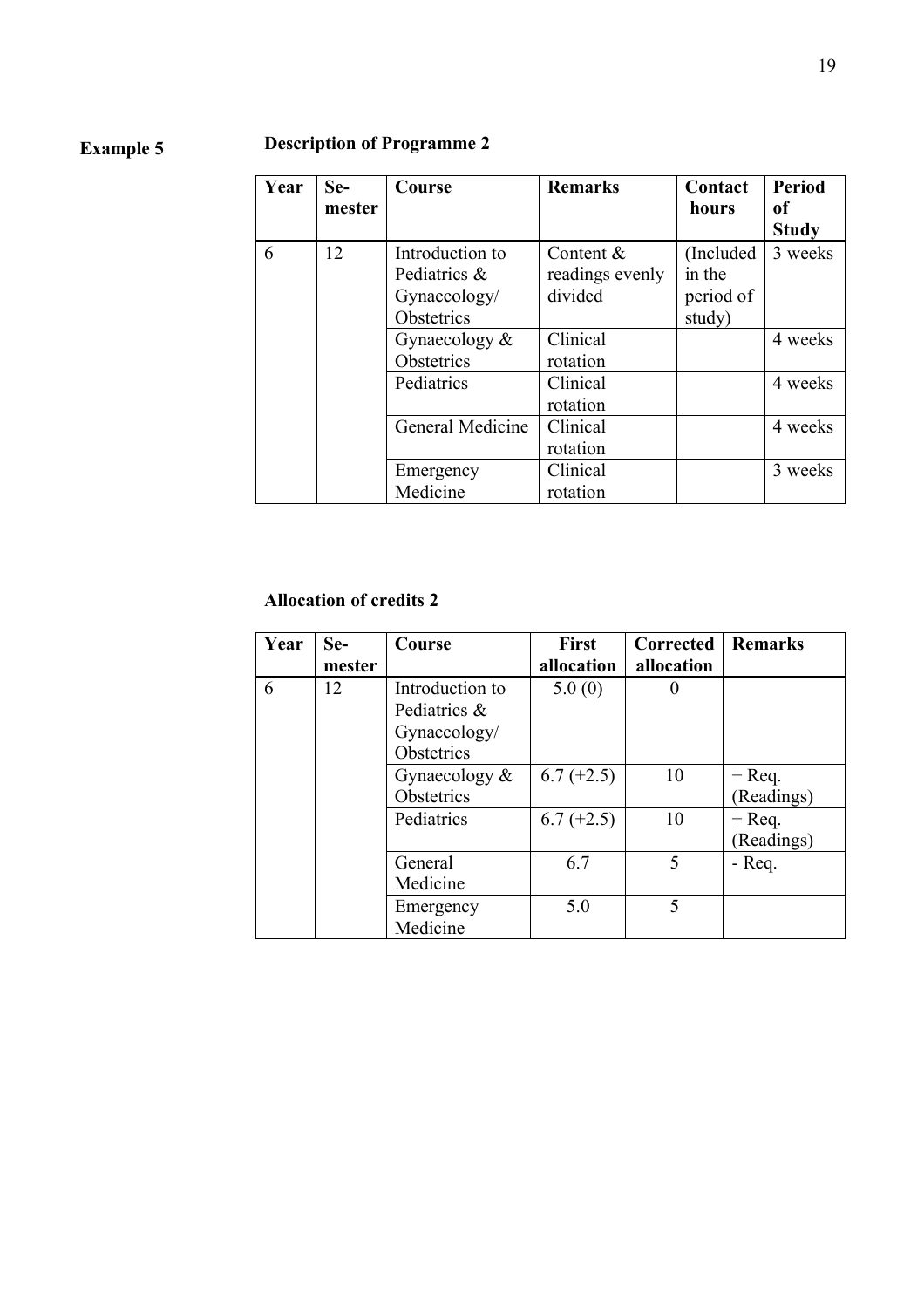#### **Summary**

### **Corrections of first allocation of credits**

Correction only if supplementary information document workload significantly above or below the stipulated average workload for other units in the same year or semester:

- Review the available supplementary information on activities connected with the unit in question
- Specify the reason and documentation for the correction
- Correct the allocation of credits
- Prepare a revised description of the programme with the corrected allocation of credits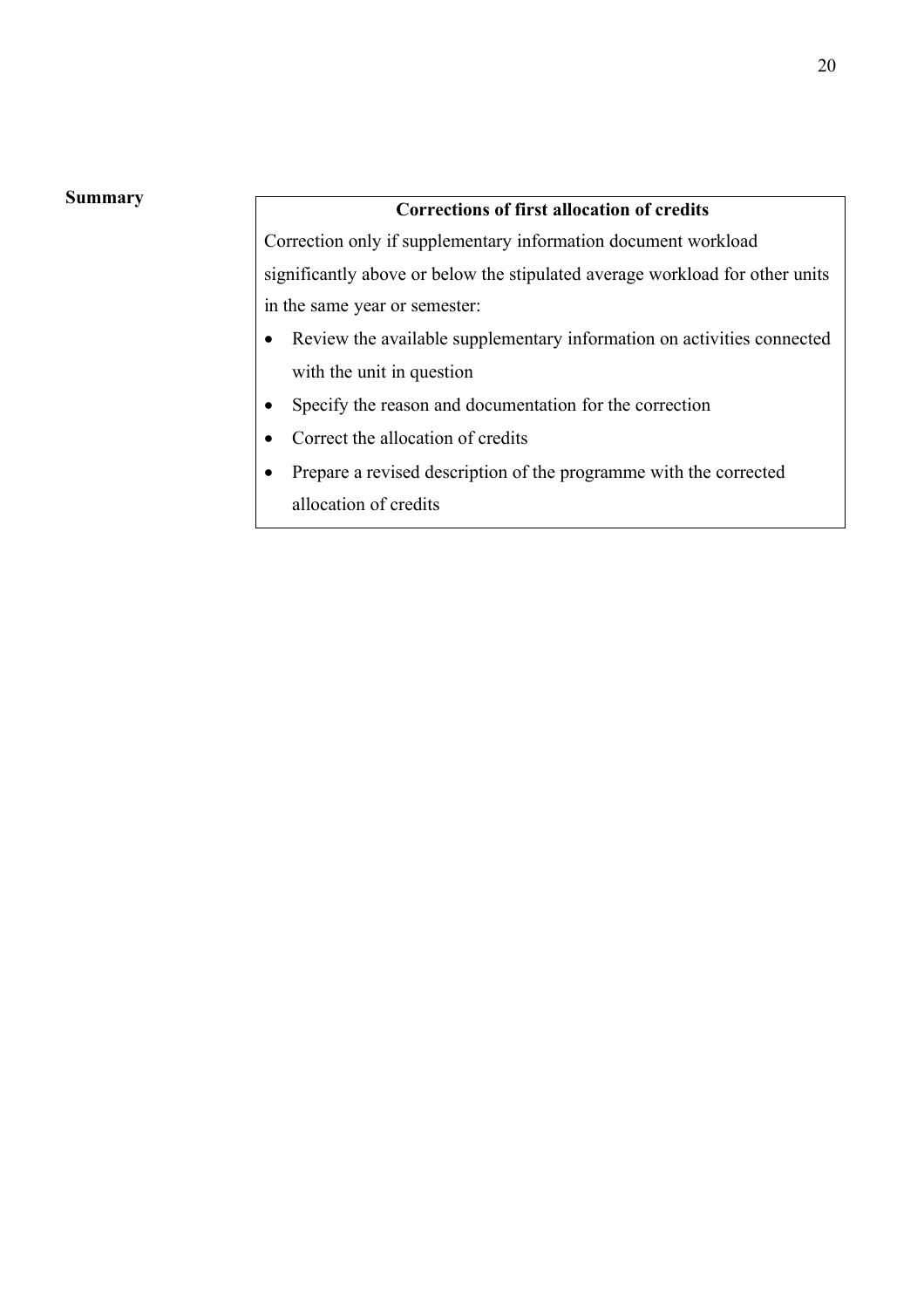#### **ANNEX I: THE DEVELOPMENT OF ECTS**

#### **1. Origin of ECTS**

The European Credit Transfer System, ECTS was conceived as a part of the EU programme The Erasmus Programme. The purpose of ECTS was to facilitate credit transfer in connection with student mobility and exchange programmes. ECTS was introduced and tested in a 6 year pilot project

#### **2. The ECTS pilot project**

The pilot project was commenced in 1989/90 and concluded in1994/95. The pilot study embraced a variety of subject areas. Five subject areas were included in the pilot project: Business Administration, Chemistry, History, Mechanical Engineering and Medicine. You will notice that medicine was one of the selected subject areas. It was partly because medicine was expected to be a difficult subject area being a very complex field including disciplines from the sciences, the social sciences, the humanities, the clinical disciplines etc. and compared to other subject areas being highly regulated by national and university rules. As one EU official put it: If it can work for medicine, it will work for any subject. In fact, despite a slow start, it turned out that ECTS was fairly easy to apply to medicine due to the study programmes normally being highly structured and well described.

A total of 80 institutions/faculties/departments participated in the pilot project from the beginning, 16 being medical schools or faculties. With new members of EU and access to the programme for EFTA countries the number of participating institutions were increased in 1991 to a total of 145 institutions in all five subjects, 28 being medical schools.

#### **3. The original ECTS concept**

ECTS was a designed as a system of credit transfer with 3 core elements:

- An information package
- A learning agreement

**Medical education and the pilot project**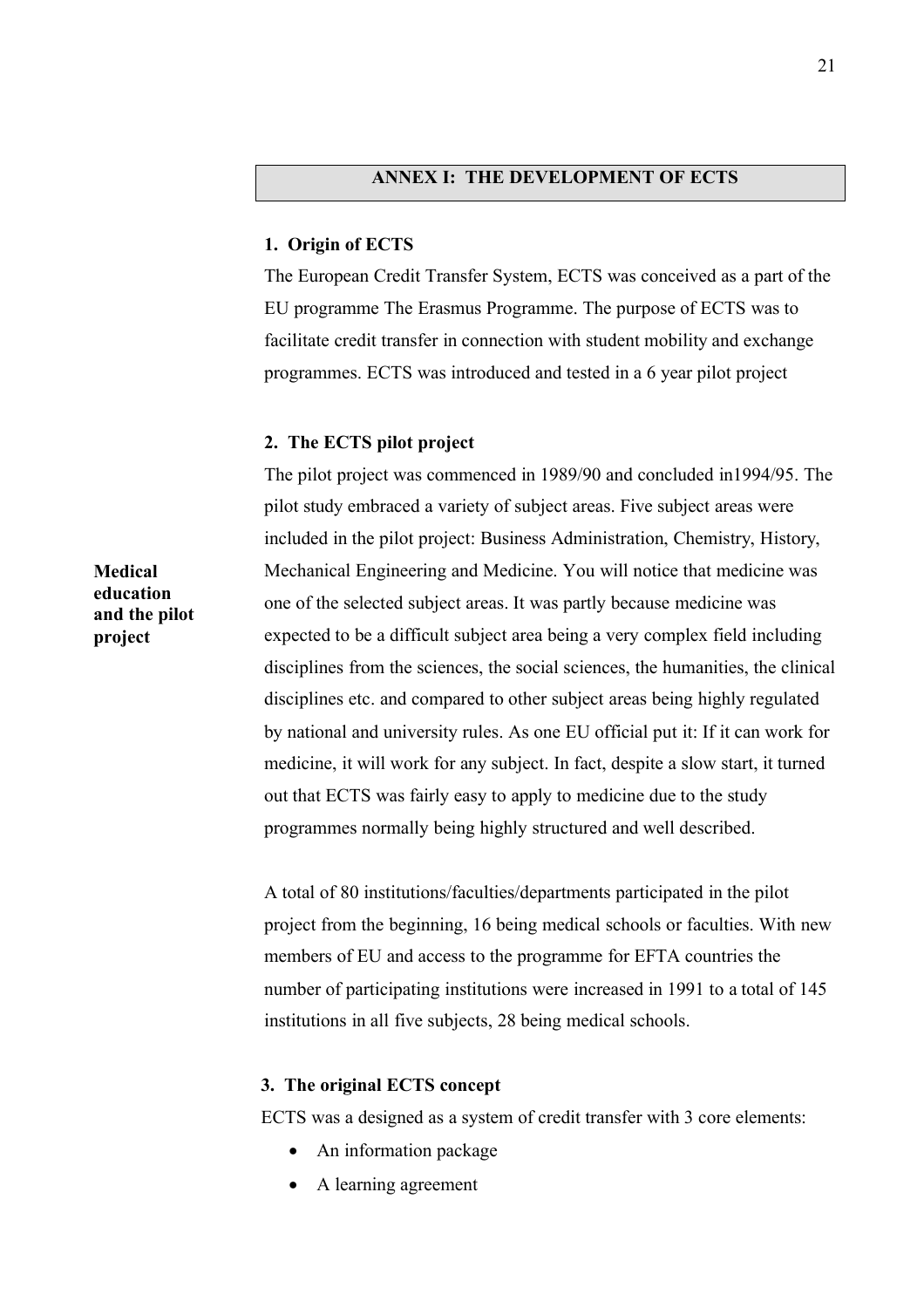• Use of ECTS credits

An additional element was the ECTS grading scale. It was intended to be used alongside the national scale as a means to translate grades in one national scale into grades in the grading scale of another country.

#### **4. Elements of the ECTS System**

**The** 

**information package**

The information package included for each participating institution:

- Information on the institution, faculty/department and on the organisation and structure of the study programme
- Information on course units: For each unit information on content, level (prerequisites, aims and objectives, readings), credit rating, teaching and learning methods, assessment
- The learning agreement was a mutual agreement between the partner institutions and the student, stating the agreed programme of study to be completed and the ECTS credits to be awarded for satisfactory completion. The learning agreement was a commitment for both the home and the host institution as well as for the student. The learning agreement was prepared on the basis of an application form, a transcript of records of previous studies and a plan for the programme to be completed. The learning agreement was not able to solve all problems and insecurity in connection with mobility, but it certainly reduced problems to a small amount for instance in relation to scheduling and cancellation of courses **The learning agreement**
- Finally, the ECTS credits were a numerical value allocated to units of the curriculum, courses to indicate the student workload required to complete the courses. The credits were included in the information package as part of the description of the courses offered. Furthermore, the credits were used in the learning agreement both in the description of the courses completed at home before the exchange and in the description of the planned and actually completed programme at the host institution. **The ECTS credits**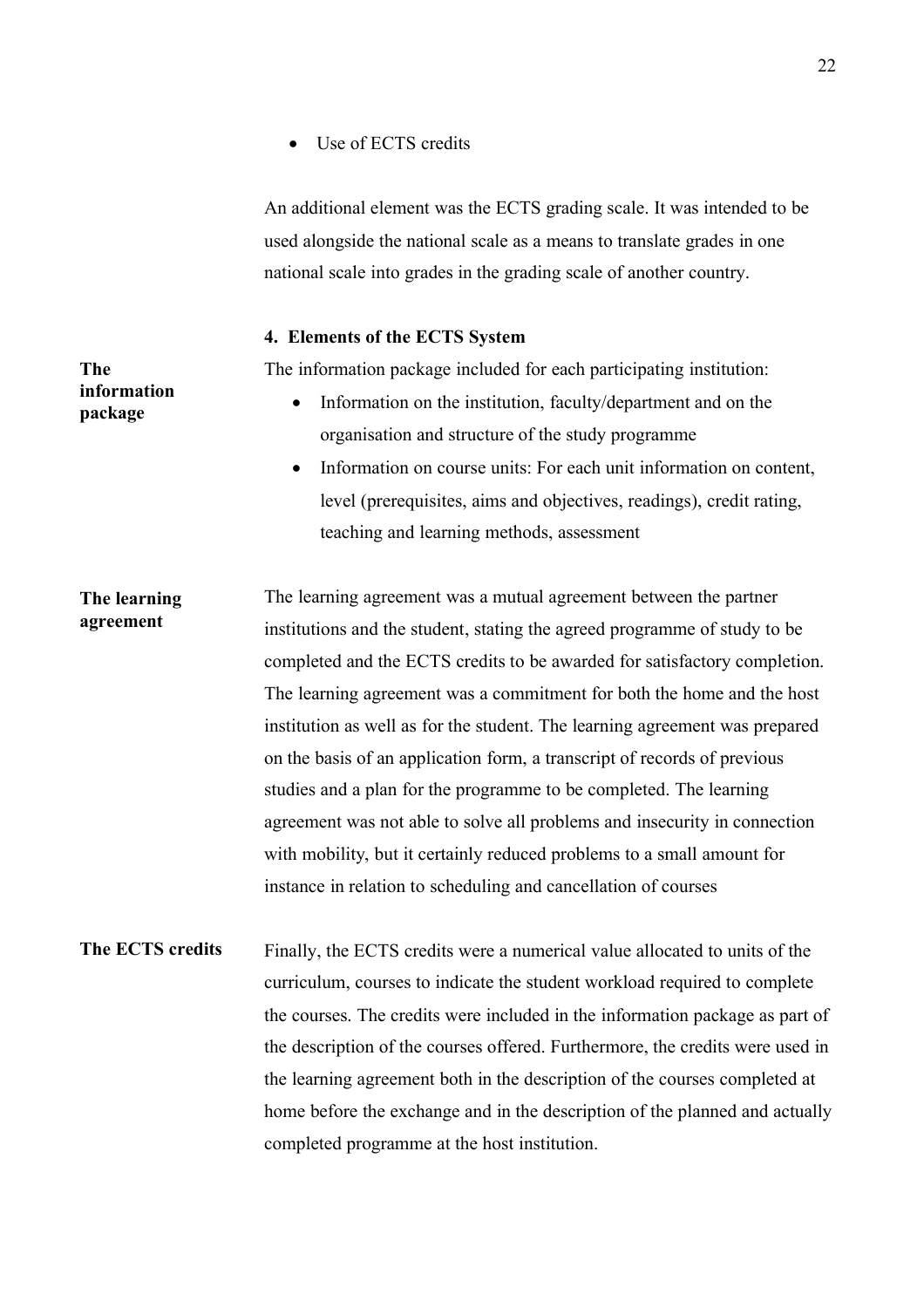#### **Evaluation of ECTS**

It can be argued that the success of the ECTS system was based primarily on the combination of the credits with the information package, the success in facilitating mobility was primarily due to the combination of the credits with the learning agreement.

#### **5. ECTS and other credit systems**

ECTS was conceived as a reaction to and improvement compared to other credit systems. Other systems are normally based on contact hours in formalised teaching alone and in some cases with adjustments for the type of teaching (lectures, seminars and lab. work) and the academic position of teacher. ECTS is based on workload for the student/learner in connection with all types of study activity within the programme

#### **6. Advantages of ECTS**

Primarily, the ECTS system has two advantages. Firstly, ECTS credits are intended as a pure measure of the size or volume of a study activity and are not to be contaminated by other considerations or aspects of a programme. Consequently, this pure measure of volume is to be used together with information on content/outcome and level. Secondly, ECTS credits can be used in connection with all types of teaching and learning (not only formalised teaching but also self-study, not only basic education but also postgraduate education and continuing or lifelong education)

#### **7. ECTS in the Bologna Process**

No doubt the Bologna Process has accelerated the development towards ECTS becoming the credit system in Europe. ECTS was mentioned in the declaration and its role in the Bologna process was firmly established at the Berlin meeting in 2003 also appointing ECTS as one of the priorities for the period 2003-2005. The importance of ECTS has been further emphasised in reports etc.

During the Bologna Process some changes in the understanding of ECTS can be observed. In the early stages of the Bologna Process ECTS was

**Changing perceptions of ECTS**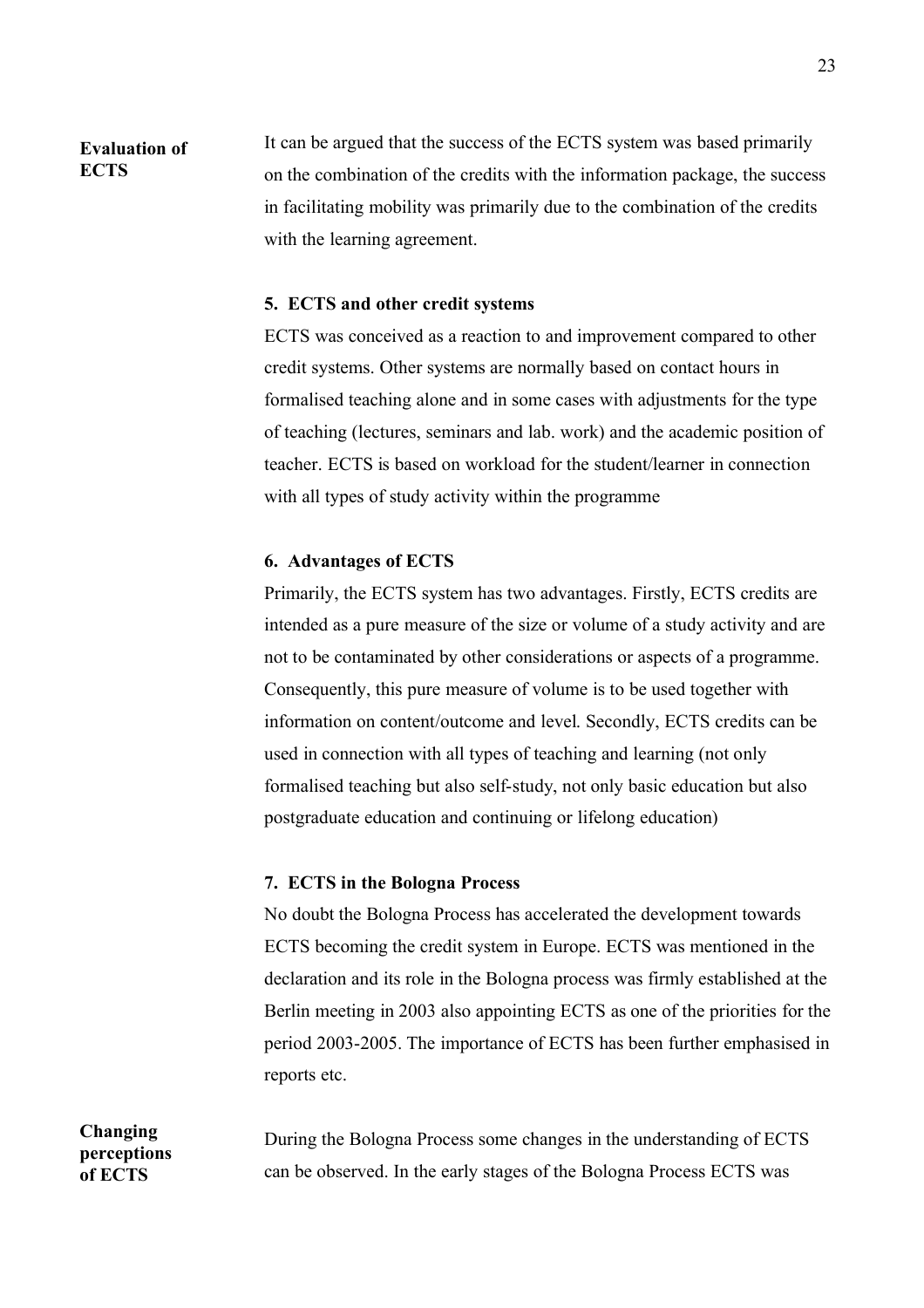understood as the ECTS credits only. Then followed an extension of the purpose. ECTS credits should be used for both transfer and accumulation of credits. The present understanding of ECTS is more in line with the original conception regarding the credits as one part of a credit system. Within the Bologna Process it is being recognised that credits should be combined with descriptors of content/outcome and level.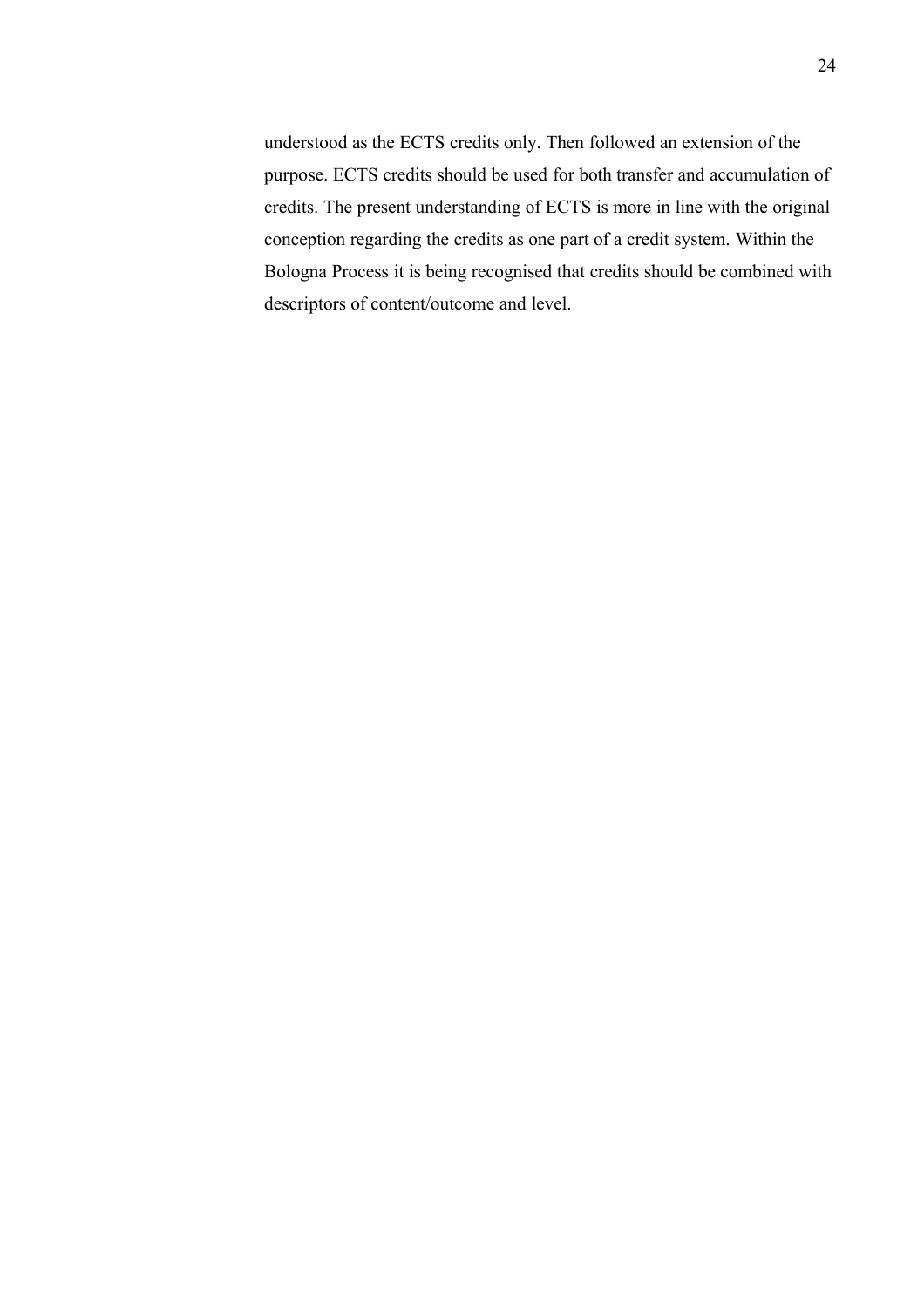# **ANNEX II: ORGANISING THE WORK – AN ORGANISATION AND A PROCEDURE FOR ALLOCATION OF CREDITS**

#### **1. An organisation**

It is proposed to avoid establishing a large and complicated organisation to handle the allocation of credits and the preparation of a proposal. Instead it is suggested to appoint a small ad.hoc.working party to do the task. The working party should be appointed by the faculty council, by the dean or in any other way in accordance with local traditions. The working party should comprise one or two representatives from the basic sciences, one or two representatives from the clinical sciences, one or two of the administrative staff and one or two students. The working party should be responsible for extensive consultations with the curriculum committee and other relevant committees, with all departments and with representatives for the students. The working part finalise its task when the final proposal for allocation of credits to the programme is submitted to the faculty council, dean etc. for approval.

An organisation like the one described above has successfully been used in several cases.

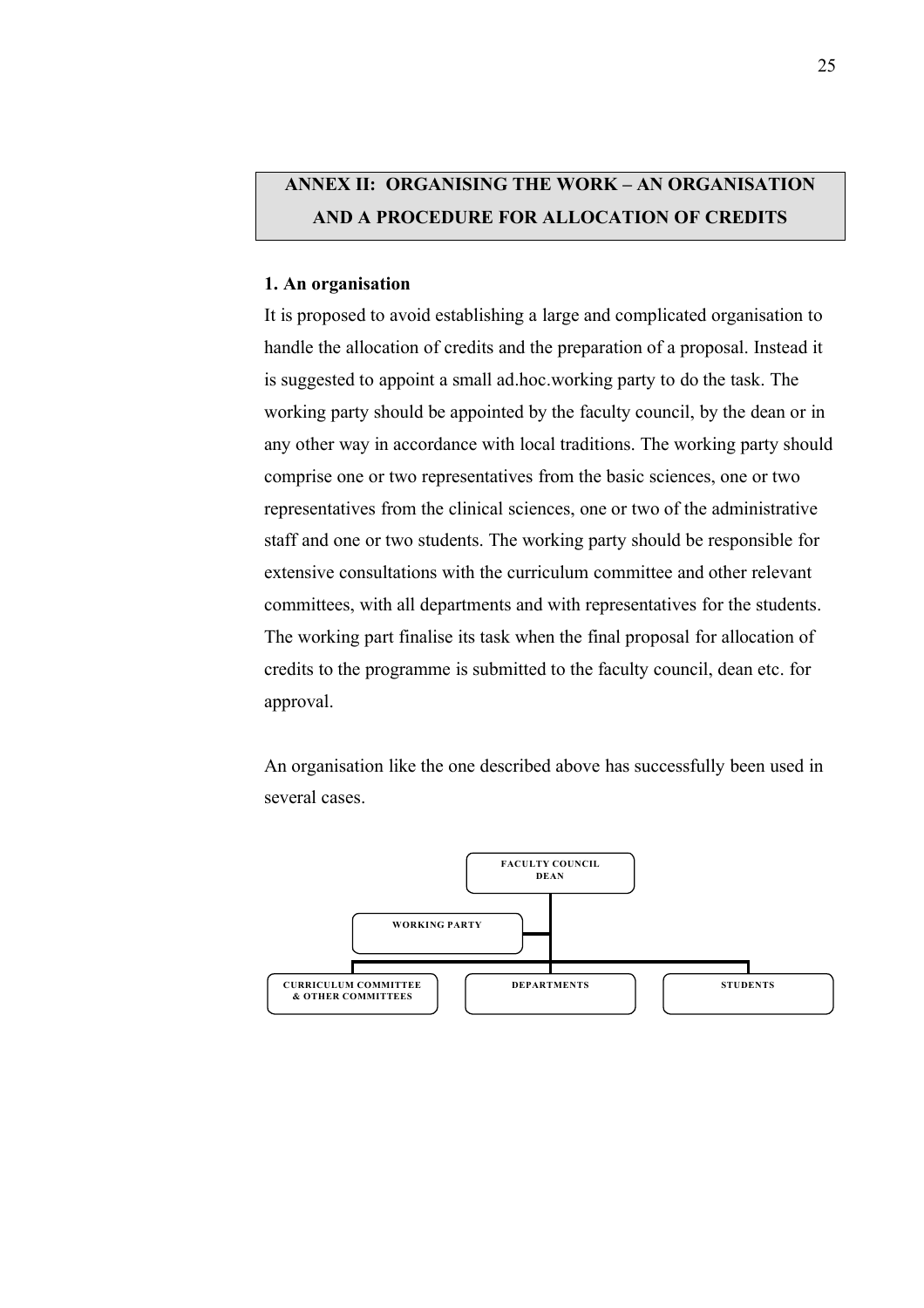#### **2. Steps in allocation of credits**

- Establish a detailed description of the curriculum or programme with information for each unit or course on subject or discipline, types of teaching and learning, specification of hours or periods separately for each year (or better: for each semester) of the programme
- Appoint a small working party to prepare the first draft of allocation of credits based on contact hours and periods of study
- The working party make the most obvious corrections of the preliminary allocation based on other available information and prepare the second draft
- Submit second draft to all committees, to all departments and to representatives for the students for comments and proposals for changes of the credit allocation. Proposed changes should be motivated and documented
- The working party revise the credit allocations based on the consultations and the third draft is submitted to the curriculum committee and/or the faculty council for approval

#### **3. Revision of credit allocation**

The allocation of credits should be continuously and carefully monitored. This is of course important especially if it is the first time the medical school use credits and apply the ECTS to its programme in medical education. In monitoring the credit allocation the medical school should use available data on student performance and progress, course evaluations and interview with panels of students. Identified problems should result in revision of the credit allocation, but frequent and big changes of the credit allocation should be avoided as it will reduce the transparency and usefulness of the credits and jeopardise the trust in the system. Finally, it should be mentioned that any change in the curriculum should result in considerations of the need for revision of the credit allocation.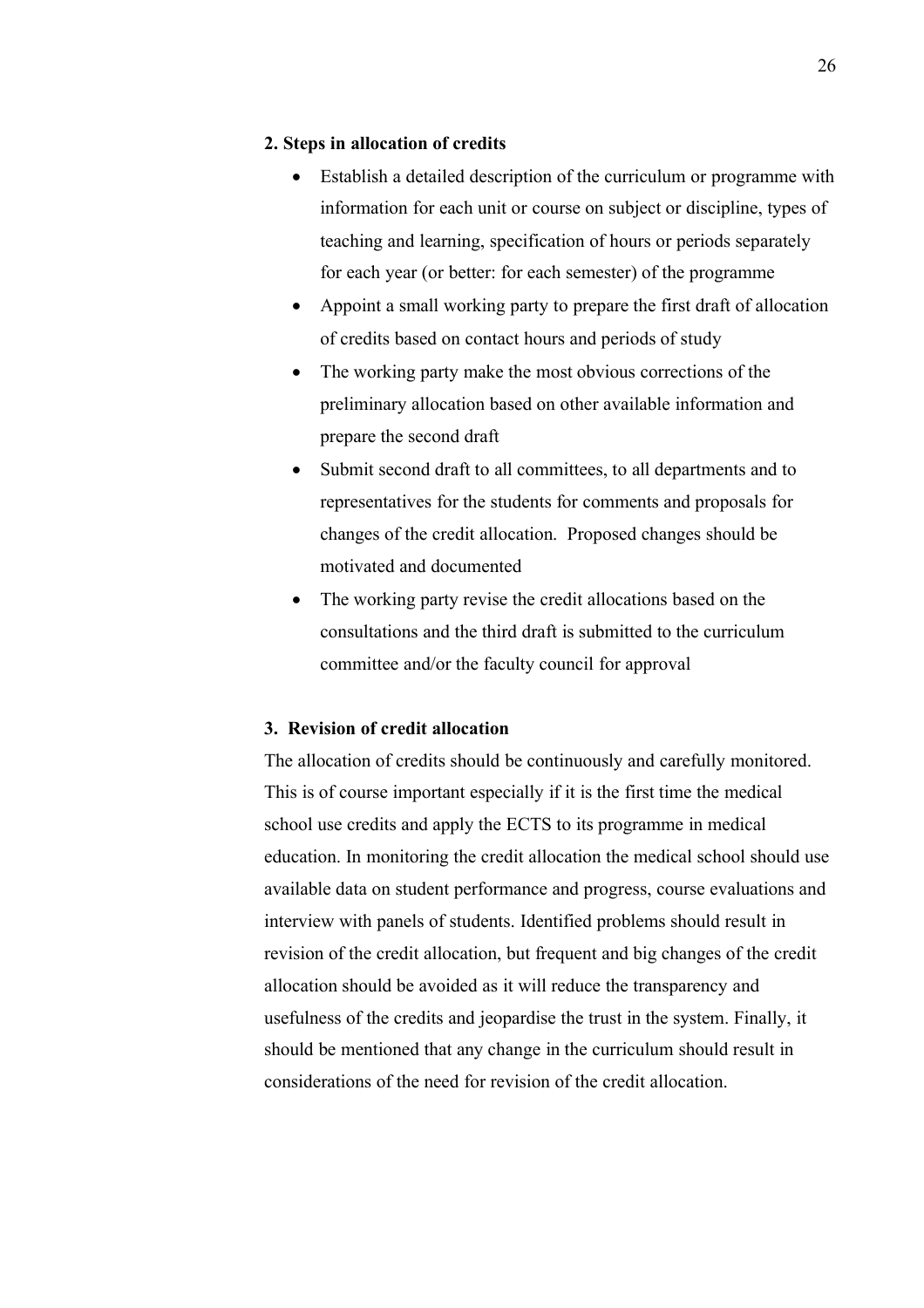### **ANNEX III: SHORT GLOSSARY**

It should be noted that the terminology used to describe educational programmes vary considerably across countries: similar terms are used to denote different aspects of a programme and different terms are used to cover the same aspect. The following brief and selected list of terms is primarily intended to clarify the use of the terms in the present paper.

| <b>Block</b>        | A teaching/learning unit in the curriculum<br>(Often used as synonymous with course or<br>module. However, sometimes block denote a<br>group of courses or modules)                              |
|---------------------|--------------------------------------------------------------------------------------------------------------------------------------------------------------------------------------------------|
| <b>Contact hour</b> | A scheduled/formalised teaching session lasting<br>one hour (45-60 minutes) with one or more<br>teachers and one or more students                                                                |
| Course              | A well-defined teaching/learning unit in the<br>curriculum<br>(The customary term for a unit of the curriculum)                                                                                  |
| <b>Clerkship</b>    | Clinical rotation during basic medical education<br>(Clinical rotations can take place in university-<br>hospitals, other hospitals, community clinics<br>other clinics and in general practice) |
| <b>Credit</b>       | A unit to measure the volume or size of a unit in<br>the curriculum                                                                                                                              |
| Curriculum          | A structured educational plan that determine<br>goals or objectives to be achieved, topics or<br>content areas to be covered, mode of presentation                                               |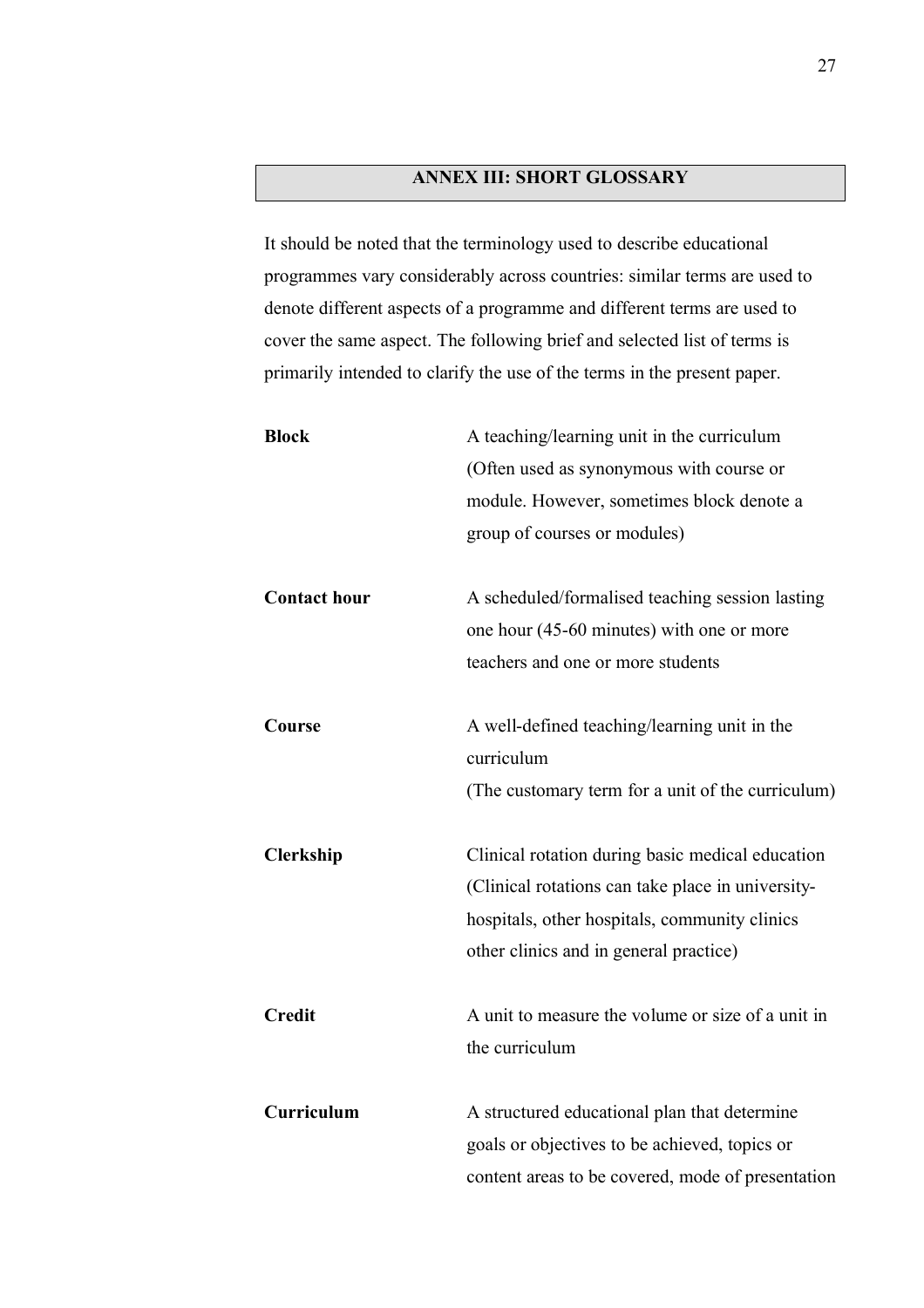|                         | and methods to be used in learning and             |
|-------------------------|----------------------------------------------------|
|                         | assessment                                         |
|                         | (A curriculum can cover a full programme or a      |
|                         | part of a programme)                               |
|                         |                                                    |
| <b>ECTS Credits</b>     | The volume or size of a unit in the curriculum is  |
|                         | measured by the student workload in time           |
|                         | supposed to be needed to fulfil the requirements   |
|                         | and complete the unit                              |
| <b>Module</b>           | A well-defined teaching/learning unit in the       |
|                         | curriculum                                         |
|                         | (Mostly used as synonymous with course. A          |
|                         | module can be used for a single discipline or for  |
|                         | an integrated unit. Sometimes module is used in    |
|                         | a more narrow sense to designate a smaller,        |
|                         | delimited unit finished with student assessment)   |
| <b>Student workload</b> | Time spend on all teaching or learning activities  |
|                         | required to fulfil the learning objectives related |
|                         | to a unit in the curriculum or a study programme   |
| <b>Study programme</b>  | A programme leading to a degree, comprising        |
|                         | specification of the totality of required learning |
|                         | and teaching activities and their sequence,        |
|                         | including the learning objectives, content,        |
|                         | learning and teaching methods and sites,           |
|                         | assessment methods etc.                            |
|                         | (The description of a study programme will         |
|                         | normally be more comprehensive and detailed        |
|                         | than the description of the curriculum)            |
|                         |                                                    |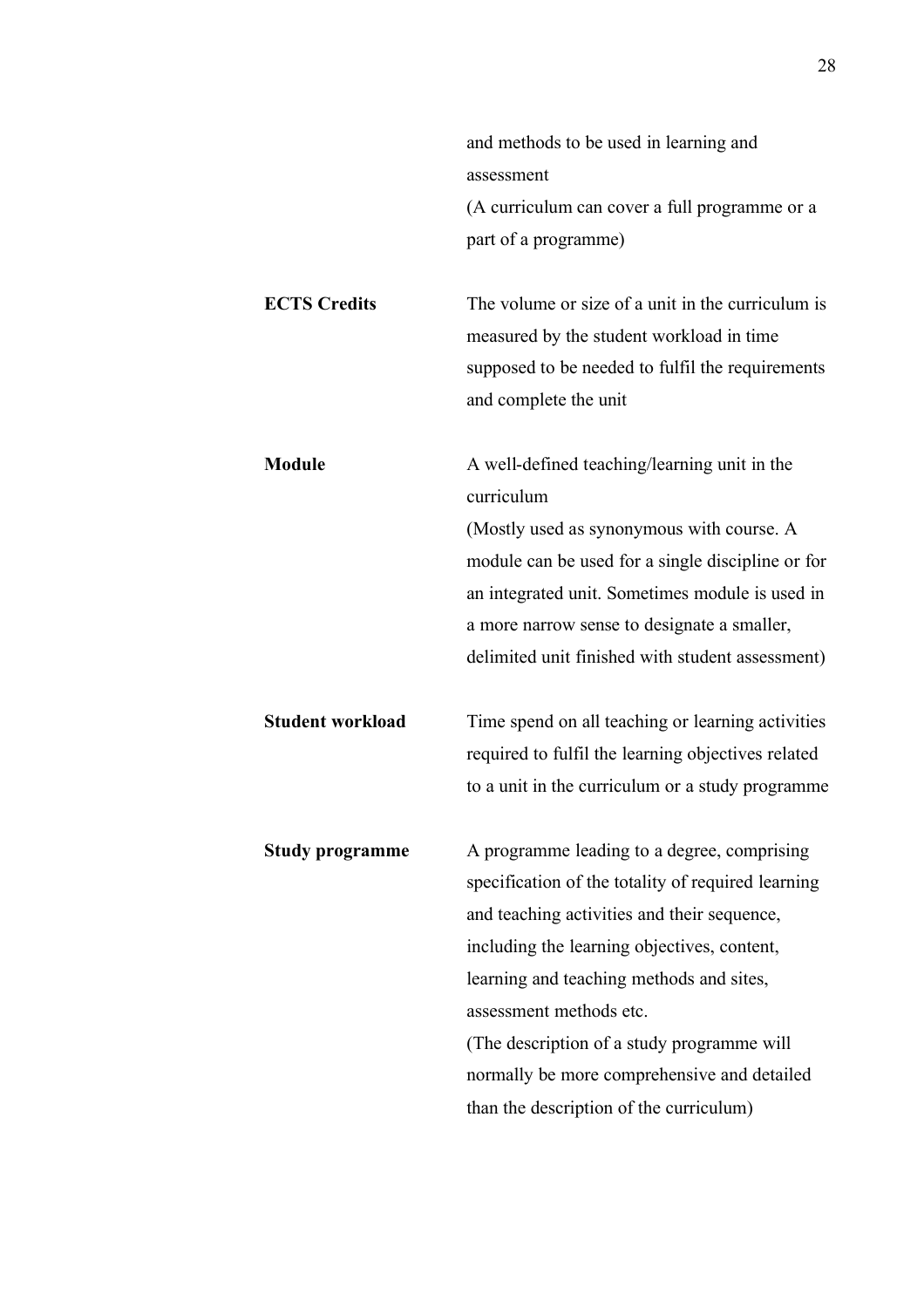#### **ANNEX IV: A WHO/WFME WORKSHOP ON ECTS AND ALLOCATION OF ECTS CREDITS**

*Structure of workshop:* Each day will consist of 2 sessions of 3 hours, a morning session  $(9.30 - 12.30)$  and an afternoon session  $(14.00 - 17.00)$ . The first part of the workshop  $(1\frac{1}{2})$  days or 3 sessions) is devoted to a more theoretical discussion of ECTS and its application with the objective of reaching a full and shared understanding of ECTS credits. The second part (1½ days or 3 sessions) is intended as a hands-on exercise with the objective of producing a proposal for the allocation of credits to the local study programme. The workshop is based on active involvement by all participants. Both parts will include supervised work in small groups. Size and composition of the groups will be decided when the number of participants and their position is known. (The groups in the first part will work on identical tasks and the distribution of participants could be random. The working groups in the second part will be working on different parts of the study programme and the distribution of participants should be in line with their obligations for teaching and managing teaching in the programme.) Each group will be asked to appoint a chairman and a rapporteur.

*Hand-outs:* The 'WHO/WFME Practical Guidelines for Allocation and Use of ECTS Credits in Medicine' will be handed out to the participants.

*Background information:* A detailed description of the existing study programme should be available for all participants. This description should separately for each year of the programme (if possible for each semester) provide available information on all units being constituent parts of the programme (courses, disciplines, modules, blocks, clerkships, etc.), their name, length, contact hours/periods of study etc.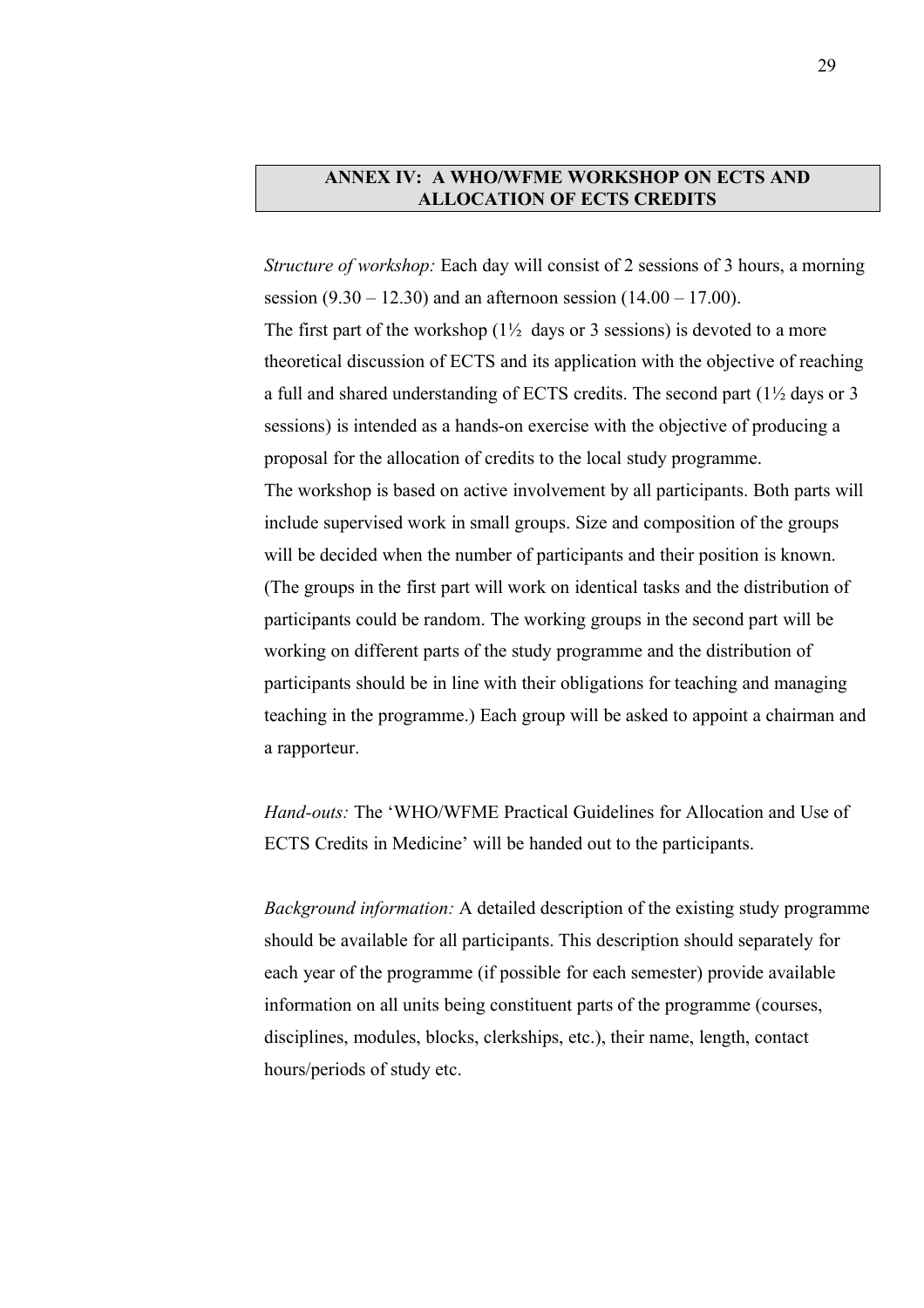# **Programme:**

| <b>Session 1</b> | <i>Introduction:</i> Presentation of participants. General     |
|------------------|----------------------------------------------------------------|
|                  | introduction to the workshop, objectives and                   |
|                  | programme. Especially introduction to the first                |
|                  | part: Understanding ECTS.                                      |
|                  | <i>Presentation:</i> The origin and development of ECTS –      |
|                  | advantages and problems. (Approx.1 hour)                       |
|                  | Group discussions: Why credit systems? Users and               |
|                  | uses of credits. (Approx. 1 hour)                              |
|                  | <i>Plenary:</i> Reports from group discussions, questions      |
|                  | and summary. (Approx. 1 hour)                                  |
| <b>Session 2</b> | <i>Presentation:</i> Definition of ECTS credits. (Approx. 1/2) |
|                  | hour)                                                          |
|                  | Group discussions: How to assess student workload?             |
|                  | Problems connected with estimating student                     |
|                  | workload. (Approx.1 <sup>1</sup> / <sub>2</sub> hours)         |
|                  | <i>Plenary:</i> Reports from group discussions, questions      |
|                  | and summary. (Approx.1 hour)                                   |
| <b>Session 3</b> | Presentation: A procedure for allocation of ECTS               |
|                  | credits. (Approx. 3/4 hour)                                    |
|                  | <i>Group discussions:</i> What do we need to know about        |
|                  | the study programme. Necessary information/data on             |
|                  | the curriculum. (Approx. $1\frac{1}{2}$ hours)                 |
|                  | Plenary: Reports from group discussions, questions             |
|                  | and summary. (Approx. 3/4 hour)                                |
| <b>Session 4</b> | <i>Introduction:</i> Introduction to the second part: ECTS     |
|                  | in Practice. Allocation of credits to the local study          |
|                  | programme and especially to session 4, The study               |